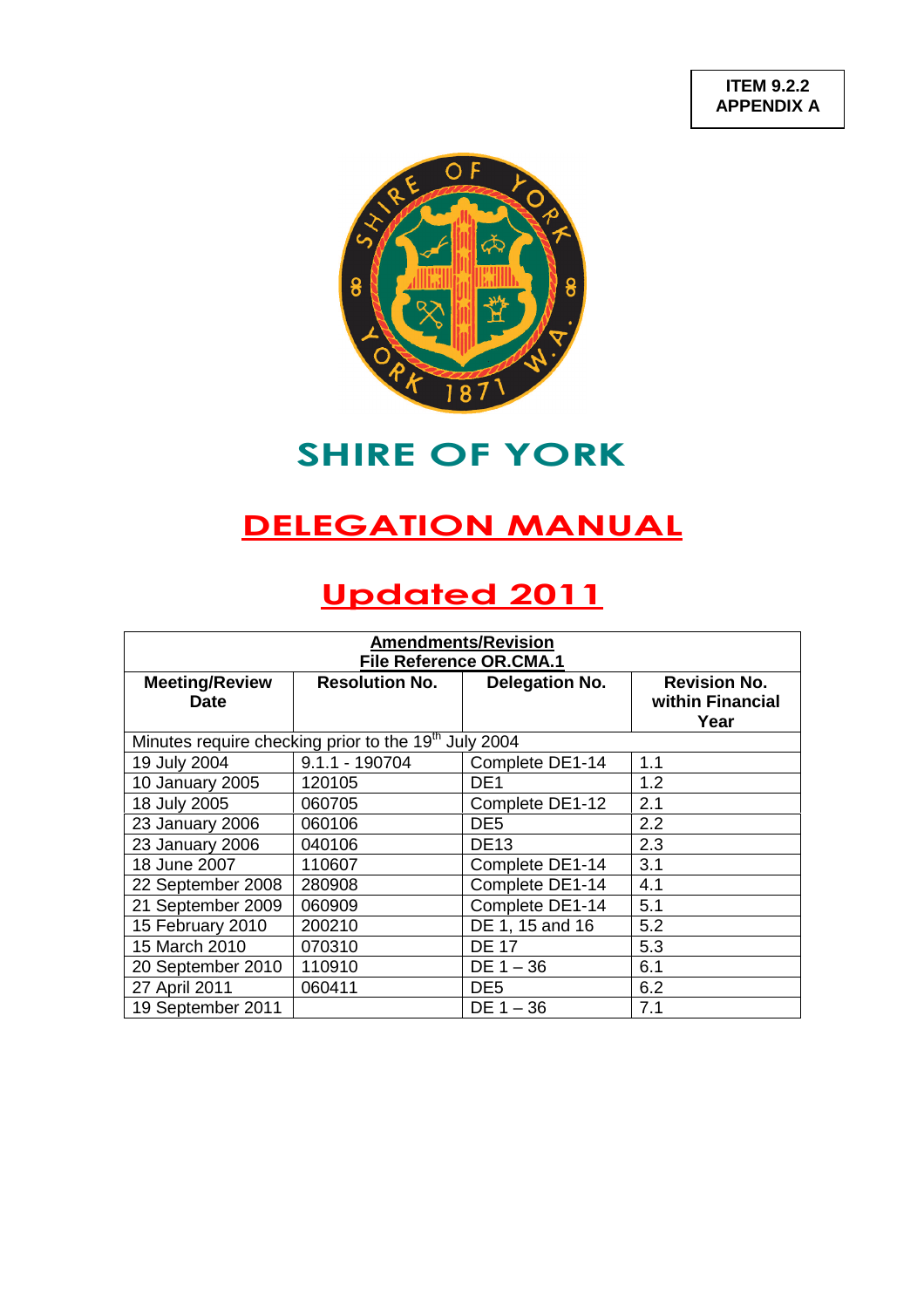# TABLE OF CONTENTS

- DE1 Authority to make payments
- DE2 Power to speak on behalf of Local Government
- DE3 Approval and refusal of building licences
- DE4 Appointment of authorised officers
- DE5 Approval of Statutory Planning
- DE6 Application for effluent disposal systems
- DE7 Approval / refusal of advertisements
- DE8 Approval of strata applications
- DE9 Approval of free hire Town Hall
- DE10 Write off of debts
- DE11 Write off of interest and penalty payments
- DE12 **Issue of notices**
- DE13 Use of materials
- DE14 Keeping of animals
- DE15 Donations or Financial Assistance
- DE16 Invest Money held in Municipal or Trust Funds
- DE17 Appointment of Authorised Officers under the Food Act 2008
- DE18 Common Seal
- DE19 Power to Remove & Impound Goods
- DE 20 Disposing of Confiscated or Uncollected Goods
- DE21 Approval of Camping Other than at a Caravan Park or Camping Ground
- DE22 Certificates of Classification
- DE23 Swimming Pool Inspections
- DE24 Temporary Closure of Thoroughfares to Vehicles
- DE25 Events on Roads
- DE26 Crossovers
- DE27 Public Thoroughfares Fixing or Altering Levels or Alignments or Drainage onto Adjoining Land
- DE28 Licence to Deposit Materials on or Excavate Adjacent to a Street
- DE29 Insurance Public Liability Claims<br>DE30 Instruct Legal Action
- **Instruct Legal Action**
- DE31 Authority to Issue Section 39 and 40 Certificates
- DE32 Firebreak Order Variation
- DE33 Burning, Prohibited (Variations)
- DE34 Offences Bush Fire Act
- DE35 Issuing of Licences, Approvals & Permits Local Laws<br>DE36 Road Trains & Extra Mass Permits
- Road Trains & Extra Mass Permits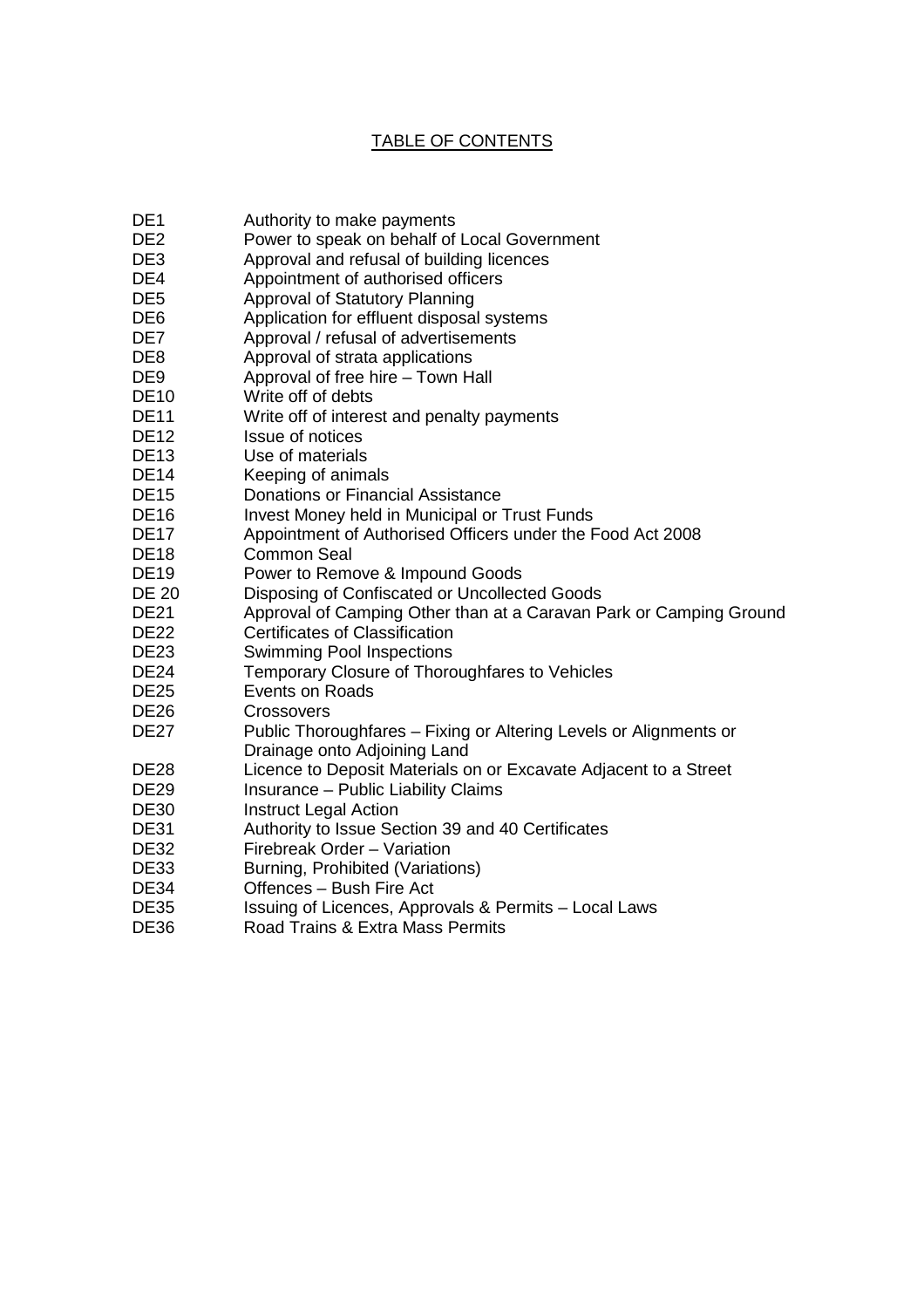# **DE1 Authority to Make Payments from Trust and Municipal Funds**

## **Legislation**

Local Government Act 1995

- 5.42. Delegation of Some Powers and Duties to CEO
- 5.43. Limits on Delegations to CEO's

#### **That the following delegations be approved:**

**TO:** Chief Executive Officer

**DELEGATIONS:** To make payments on behalf of the Shire of York from the municipal fund and trust fund accounts.

#### **GUIDELINES OR CONDITIONS:**

- 1. All authorities for payment are to be countersigned by the Chief Executive Officer or the Deputy Chief Executive Officer and one of the following authorised officers:
	- Manager Environmental Health Officer
	- Manager Planning Services
	- Finance Officer Administration
	- Finance Officer Project Manager
- 2. The full meeting of the Council will be presented with the list of EFT payments made during the previous month, which are to be recorded in the minutes of the meeting at which it is presented, and is to include:

Payee's name Amount of payment Date of the payment Sufficient information to identify the transaction

- 3. Access to the electronic funds transfer software passwords and encryption information is restricted to the following council officers:
	- Chief Executive Officer
	- Deputy Chief Executive Officer
	- Administration Officer Rates
	- Administration Officer Payroll
	- Finance Officer Administration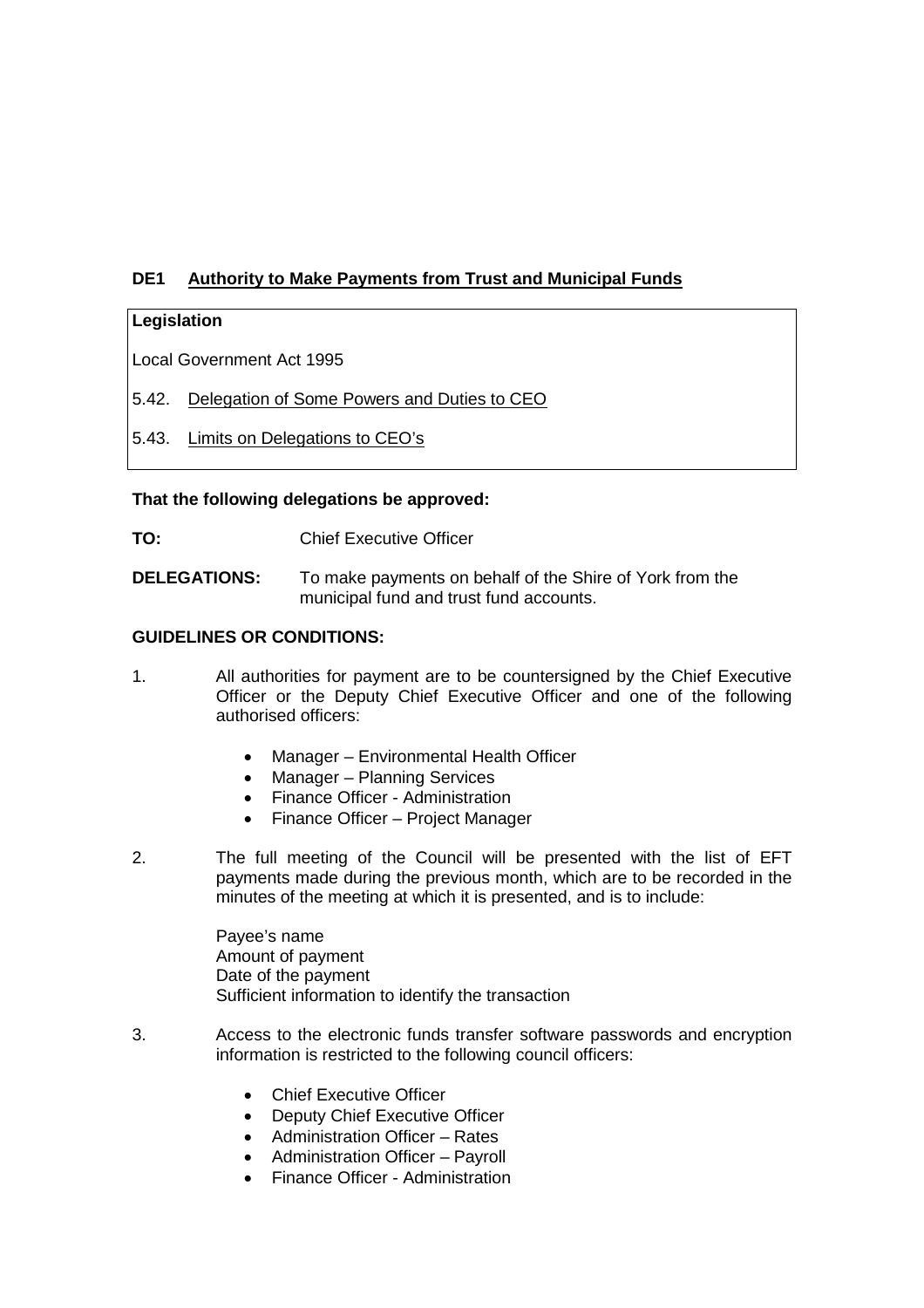- Finance Office Project Officer
- 4. Make payment by Cheque or Electronic Fund Transfer (EFT) from the Trust and Municipal Funds subject to the following conditions:
	- a. That an EFT payments relating to payroll be authorised by at least two officers, with one authorising officer, being either the Chief Executive Officer or Deputy Chief Executive Officer.
	- b. In relation to (1) above, one officer must be the Chief Executive Officer and Deputy Chief Executive Officer.
	- c. That EFT payments other than payroll, be authorised by two officers, with at least one being a signatory to Council cheques.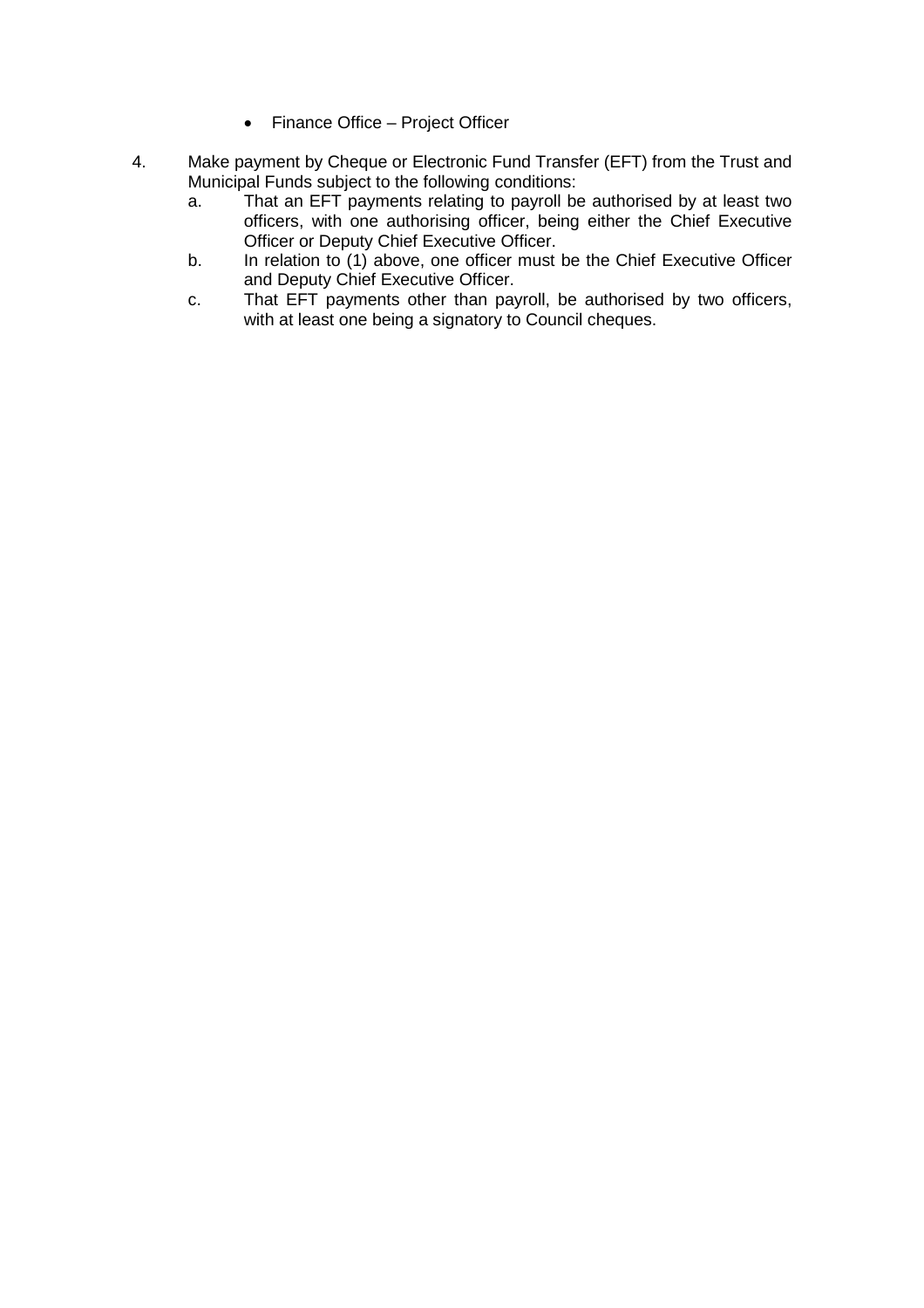# **DE2 Power to Speak on Behalf of Local Government**

# **Legislation**

Local Government Act 1995

5.41. Functions of CEO

**TO:** Chief Executive Officer

**DELEGATIONS:** The power to speak on behalf of the local government.

## **GUIDELINES OR CONDITIONS:**

Nil.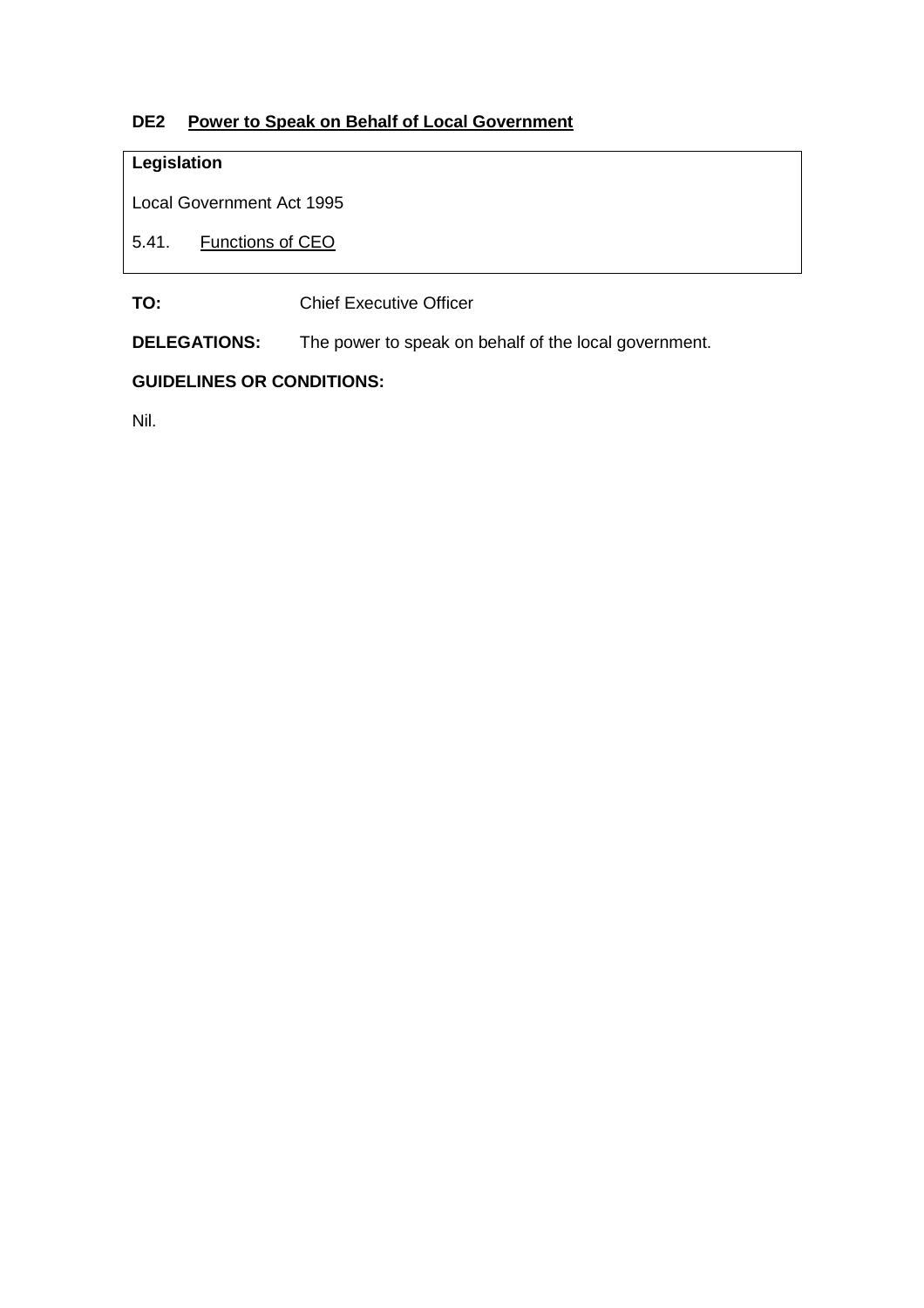# **DE3 Approval and Refusal of Building Licences**

#### **Legislation**

Local Government (Miscellaneous Provisions) Act 1960

374(1b) Plans of buildings to be approved by local government

#### **The Council resolved that the following delegations be approved:**

- **TO:** The person(s) appointed to the office of Building Surveyor or as previously approved by Council resolution as Building Surveyors and the Manager Environmental Health and Building Services.
- **DELEGATIONS:** Approval or refusal of building licences issued pursuant to the Local Government (Miscellaneous Provisions) Act 1960.

#### **GUIDELINES OR CONDITIONS:**

These approvals are limited to those applications in conformity or contravention with the Building Code of Australia, the Building Regulations, Town Planning Scheme No.2, and related Council procedures and guidelines where applicable.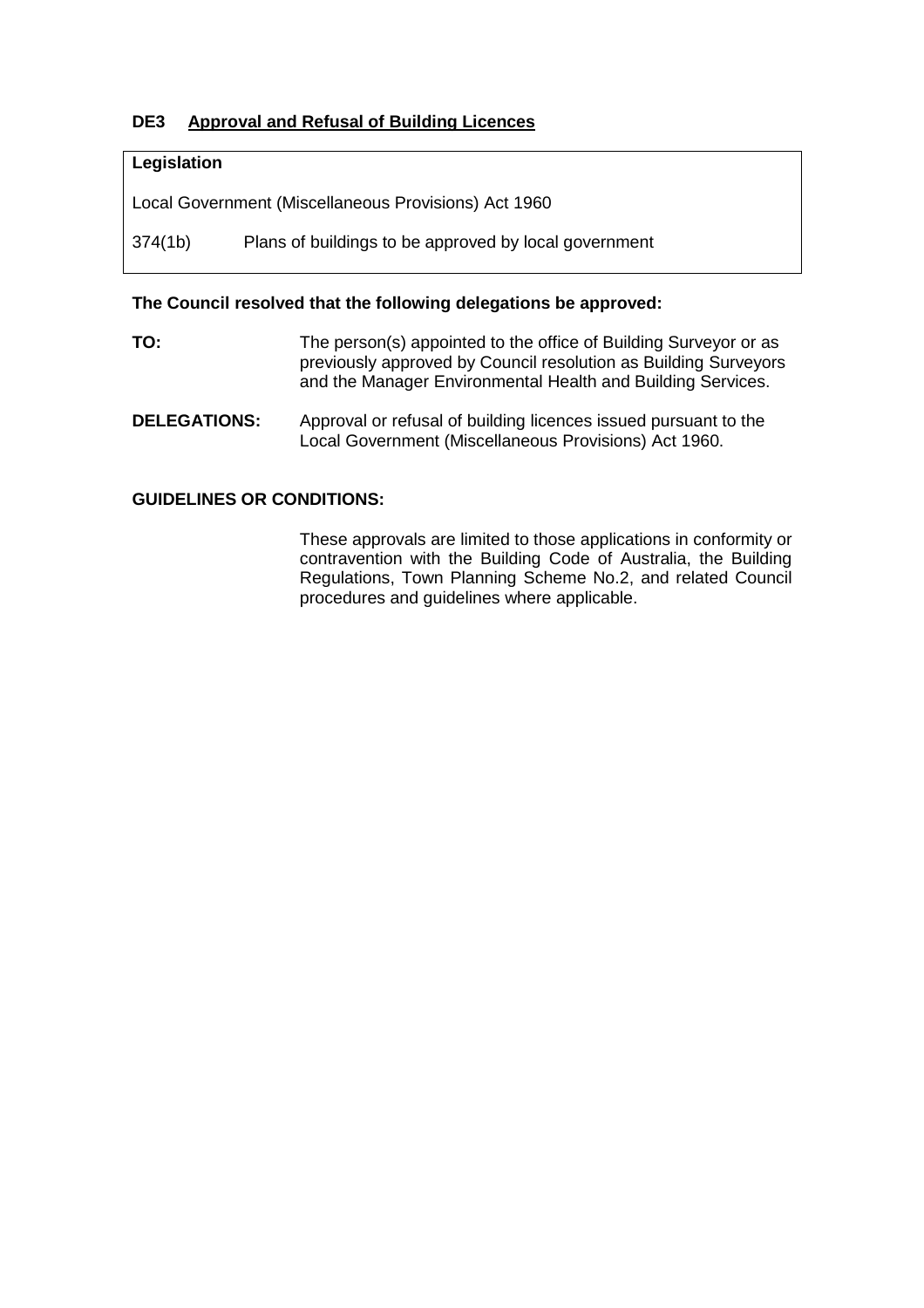# **DE4 Appointment of Authorised Officers**

## **Legislation**

Local Government Act

# 5.42. Delegation of Some Powers and Duties to CEO

#### **The Council resolved that the following delegations be approved:**

**TO:** Chief Executive Officer

**DELEGATIONS:** The power to appoint authorised officers to carry out the statutory duties of the local government.

# **GUIDELINES OR CONDITIONS:**

The appointment of officers shall be limited to those carrying out the local government duties in respect to the following statutory provisions:

- Local Government Act 1995
- Local Government (Miscellaneous Provisions Act) 1995
- $\triangleright$  Litter Act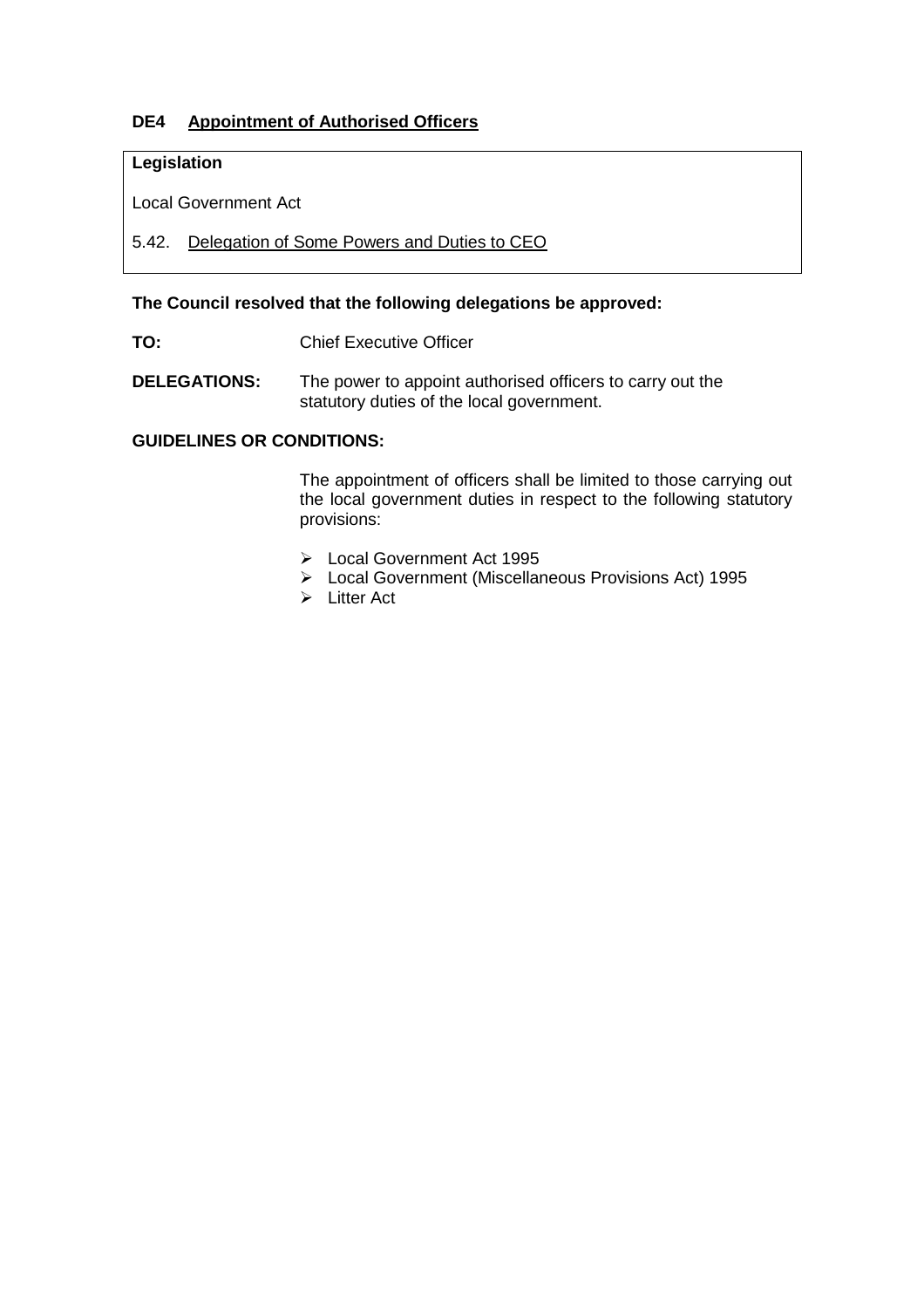# **DE5 Approval of Statutory Planning**

## **Legislation**

Local Government Act 1995

- 5.45 Other Matters Relevant to Delegations Under this Division
- 5.46 Register of, and records relevant to, delegations to CEO's and Employees

Shire of York Town Planning Scheme No. 2

8.2 Delegation

## **The Council resolved that the following delegations be approved:**

**TO:** Chief Executive Officer

That pursuant to the provisions of section 8.2 of the Shire of York Town Planning Scheme No. 2 the Council delegates to the Chief Executive Officer by an absolute majority the following powers.

The Chief Executive Officer may sub delegate this approval to the appropriate officer e.g.: Manager of Planning Services and Planning/Compliance Officer.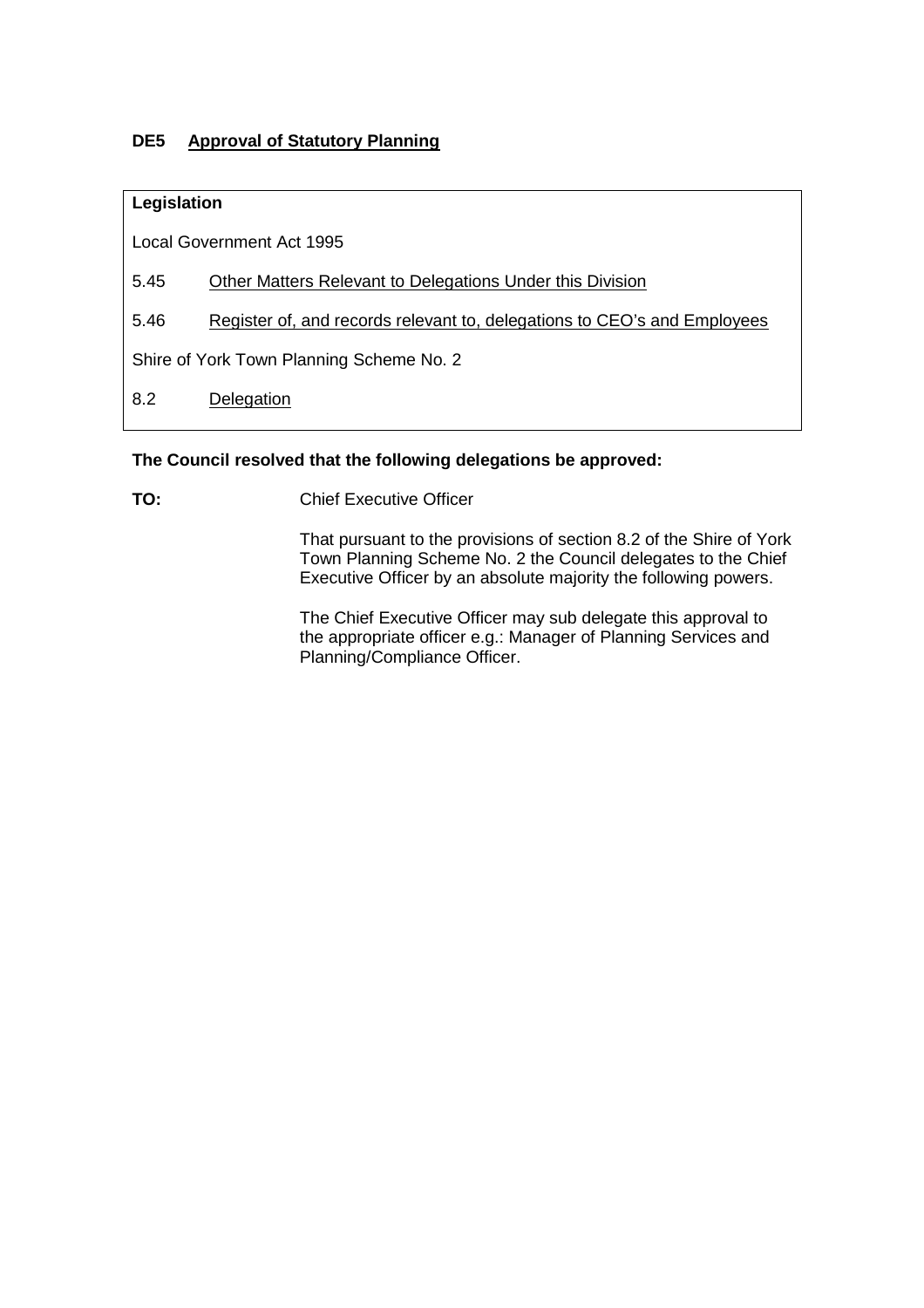#### Delegation of Authority - Statutory Planning

#### 1.0 Purpose

To specify delegation of authority to the Chief Executive Officer in accordance with the Shire of York Town Planning Scheme No. 2 in respect of the Town Planning functions of the Council.

- 2.0 Policy
- 2.1 Delegated Powers

The Chief Executive Officer is delegated authority to perform the functions of Council in respect of the following matters:

- (a) Determination of applications for development approval, including applications involving:
	- (i) The variation of Scheme provisions, Planning Policy or provisions of the Residential Design Codes; or
	- (ii) The exercise of discretion under the Scheme, Planning Policy or the Residential Design Codes;
- (b) Refusal of all development applications where the proposed use is not permitted by the Scheme or where the development does not comply with the non-discretionary provisions of the Residential Design Codes or any mandatory statutory requirement or adopted Council policy;
- (c) Grant an extension of development approval for up to two (2) years;
- (d) Granting variations to relevant Planning Policies and provisions of the Residential Design Codes on Building License applications in accordance with the provisions of Clause 4.6 of the Town Planning Scheme No.2;
- (e) Deletion or modification of conditions of approval, whether imposed under delegated authority or not subject to compliance of Councils Planning objectives;
- (f) Making recommendations to the WA Planning Commission on:
	- applications for subdivision or amalgamation of land:
		- minor variations to approved subdivisions:
		- clearance of conditions of subdivision approval;
- (g) Determination of Applications for the relocation of Building Envelopes except where there is more than one (1) objection from an adjoining owner;
- (h) Adoption of Outline Development Plans and amendments to Outline Development Plans for the purposes of advertising;
- (i) Final adoption of amendments to Outline Development Plans provided that the modification is: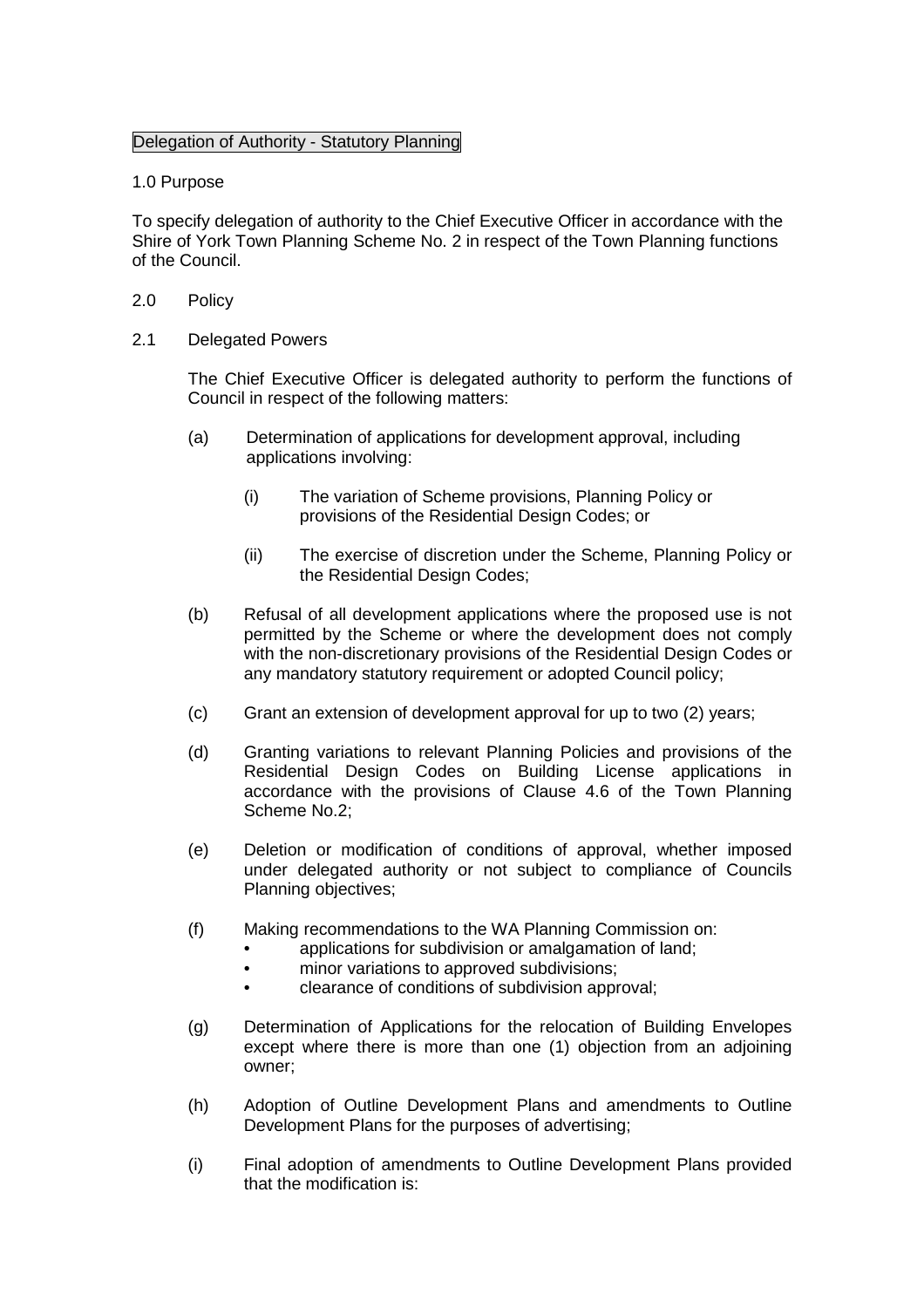- (i) of a minor nature;
- (ii) consistent with the intent of the zone and the Scheme; and
- (iii) unlikely to have a detrimental effect on the amenity of the locality or any owner or occupier of land in the locality;
- (j) Provision of written and verbal responses to planning appeals, mediated settlements resulting from appeals and WA Planning Commission requests for reconsideration;
- (k) Taking all necessary action against owners or occupiers of properties to cease illegal uses or comply with conditions of Development Approval, including pursuing prosecution through Council's Solicitors; and
- (l) Formation of any opinion and consideration of any matter in the exercise of these delegated powers that would be required of Council under the Scheme, including, but not limited to, sufficient information required for the processing of applications, referral and advertising of applications, and interpretation of Scheme provisions, relevant Planning Policies and provisions of the Residential Design Codes.
- (m) Determination of applications in relation to retrospective planning applications subject to no submissions being received.
- (n) Delegations to include:
	- (i) Bed & Breakfast Facilities
	- (ii) Farmstays
	- (iii) Small outbuildings in a Heritage Area eg: Patios, Carports, Fences, Swimming Pools and Signs etc.
	- (iv) Ancillary Tourist Use
	- (v) Short term accommodation
- 2.2 Limits to Delegated Powers

With the exception of delegated power 2.1(b) above, all applications will be submitted to a meeting of Council for determination in the following circumstances:

- (a) Where the delegated decision would be contrary to the intent of a previous decision made at a Council meeting, or any law or regulation;
- (b) Where written objection is received to the proposal from any statutory agency;
- (c) Where the proposal is inconsistent with the intent of the Town Planning Scheme, relevant Policies, Residential Design Codes, or any Outline Development Plan adopted by Council;
- (d) Where notification has been given to adjoining and nearby owners or the general public for comment in accordance with the Town Planning Scheme or any Policy and written objections have been received within the time specified, unless in the opinion of the Chief Executive Officer: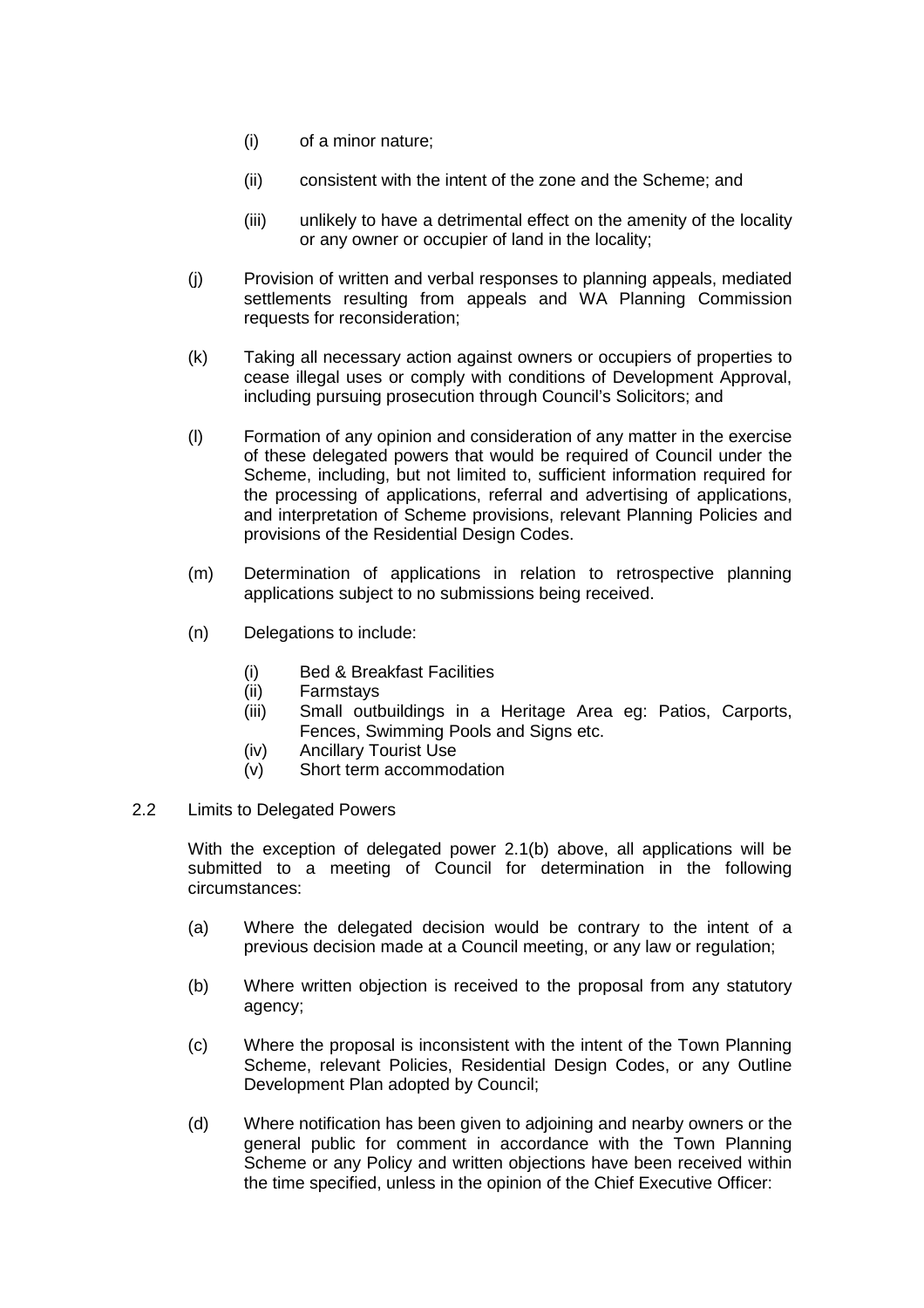- (i) the proposal is for exercise of discretion under the R-Codes and is consistent with the intent of the Town Planning Scheme, Residential Design Codes and any relevant Policy; and
- (ii) the objections can be overcome by imposing a condition(s) on the development approval, or modifying the design of the development; or
- (iii) the objection does not relate to valid planning and development issues associated with the proposal.
- (e) Where, in the opinion of the Chief Executive Officer:
	- (i) Any of the requirements of this policy are not satisfied; or
	- (ii) There is insufficient certainty as to whether the application complies with the intent of the Scheme, Residential Design Codes or any relevant Council Policy; or
	- (iii) It would be in the public interest or consistent with the principles of administrative accountability for Council to determine the application; or
	- (iv) The decision involves a matter of principle which, in the opinion of the Chief Executive Officer, should be made by the Council; or
	- (v) A condition recommended by a statutory agency is unnecessary or impractical, or unreasonable to be enforced by the Shire of York.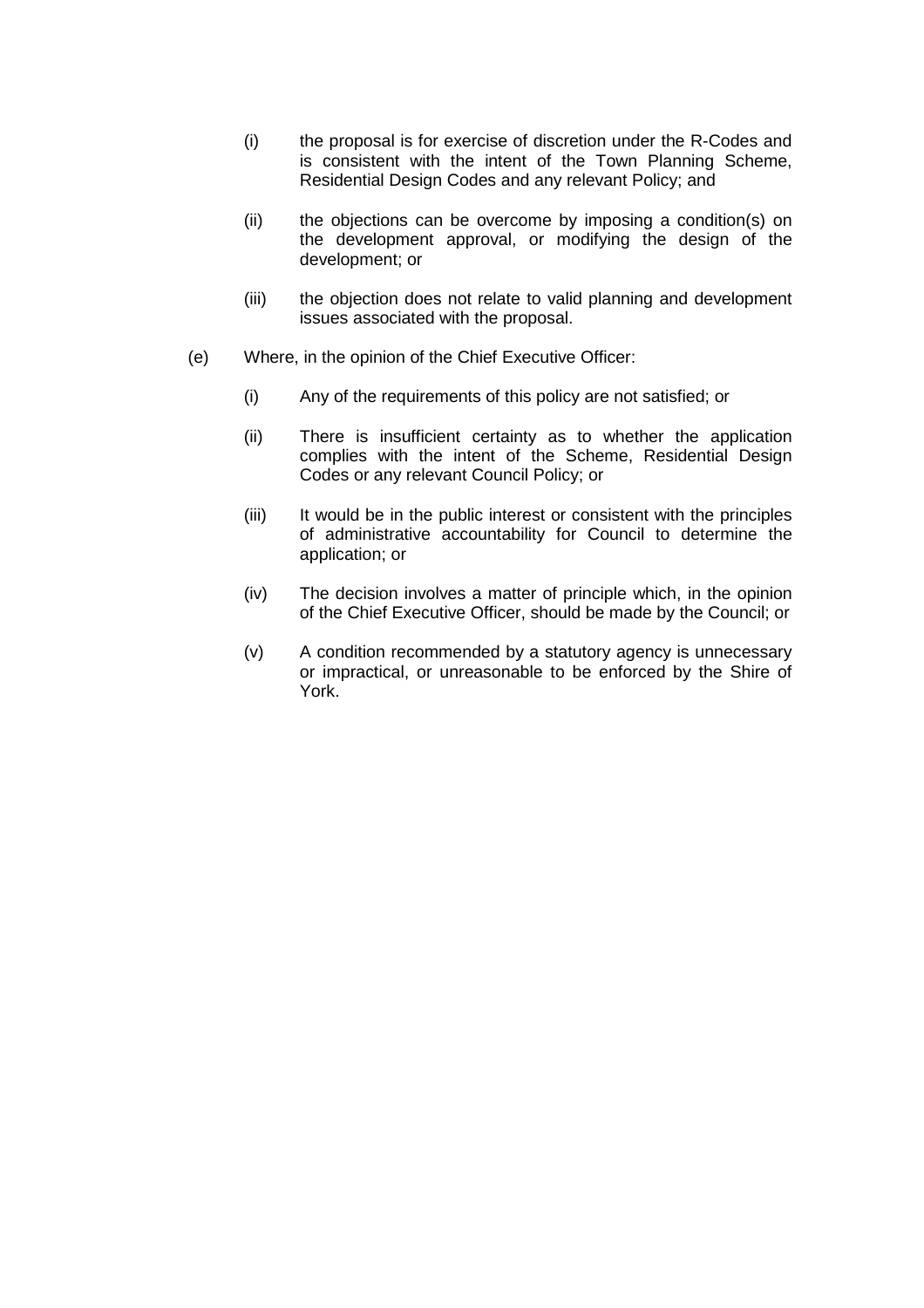## **DE6 Determination of Applications for Installation of Effluent Disposal Systems**

#### **Legislation**

Health Act 1911

26. Powers of Local Government

#### **The Council resolved that the following delegations be approved:**

- **TO:** Environmental Health Officer
- **DELEGATIONS:** The approval of effluent disposal systems pursuant to the provisions of Health (Treatment of Sewage and Disposal of Effluent and Liquid Waste) Regulations 1974.

#### **GUIDELINES OR CONDITIONS:**

These approvals are limited to those applications in conformity with the requirements of the regulations and related council procedures and guidelines.

Effluent Disposal systems may only be approved by a local government if they are intended for use by a single dwelling or any other building that produces not more than 250 litres of sewage per day. All other applications are to be made to the Executive Director of Public Health.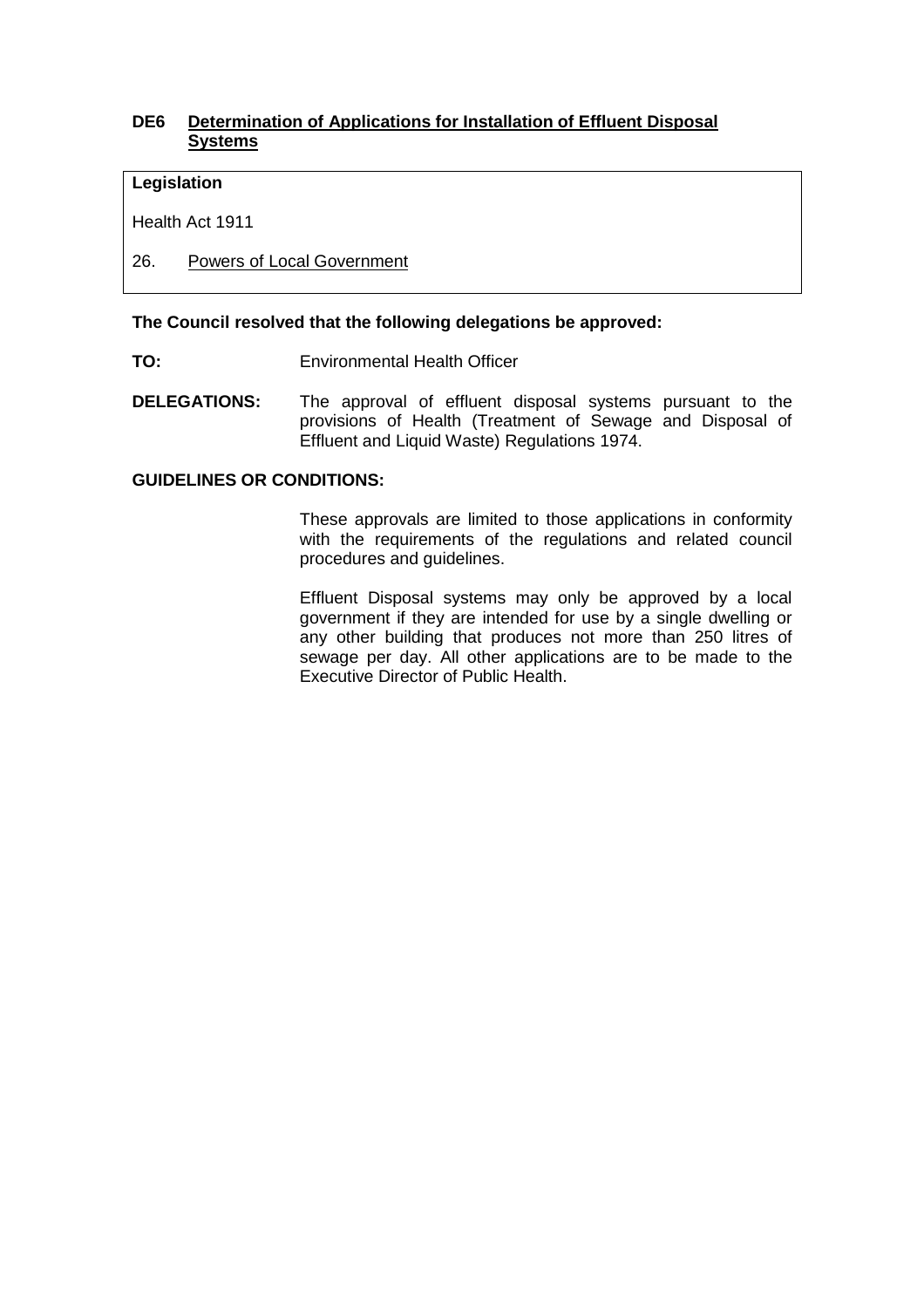# **DE7 Approval / Refusal of Applications for Advertisements**

## **Legislation**

Local Government Act 1995

5.42. Delegation of Some Powers and Duties to CEO

Shire of York Town Planning Scheme No. 2

8.2 Delegation of Functions

#### **The Council resolved that the following delegations be approved:**

**TO:** Chief Executive Officer

That pursuant to the provisions of section 8.2 of the Shire of York Town Planning Scheme No. 2 the Council delegates to the Chief Executive Officer by an absolute majority the following powers.

The Chief Executive Officer may sub delegate this approval to the appropriate officer eg: Manager of Planning Services.

#### **DELEGATIONS:** Authority to approve/refuse applications for advertisements.

#### **GUIDELINES OR CONDITIONS:**

Subject to this delegations being only for exempt signs, as defined under the Shire of York Town Planning Scheme No.2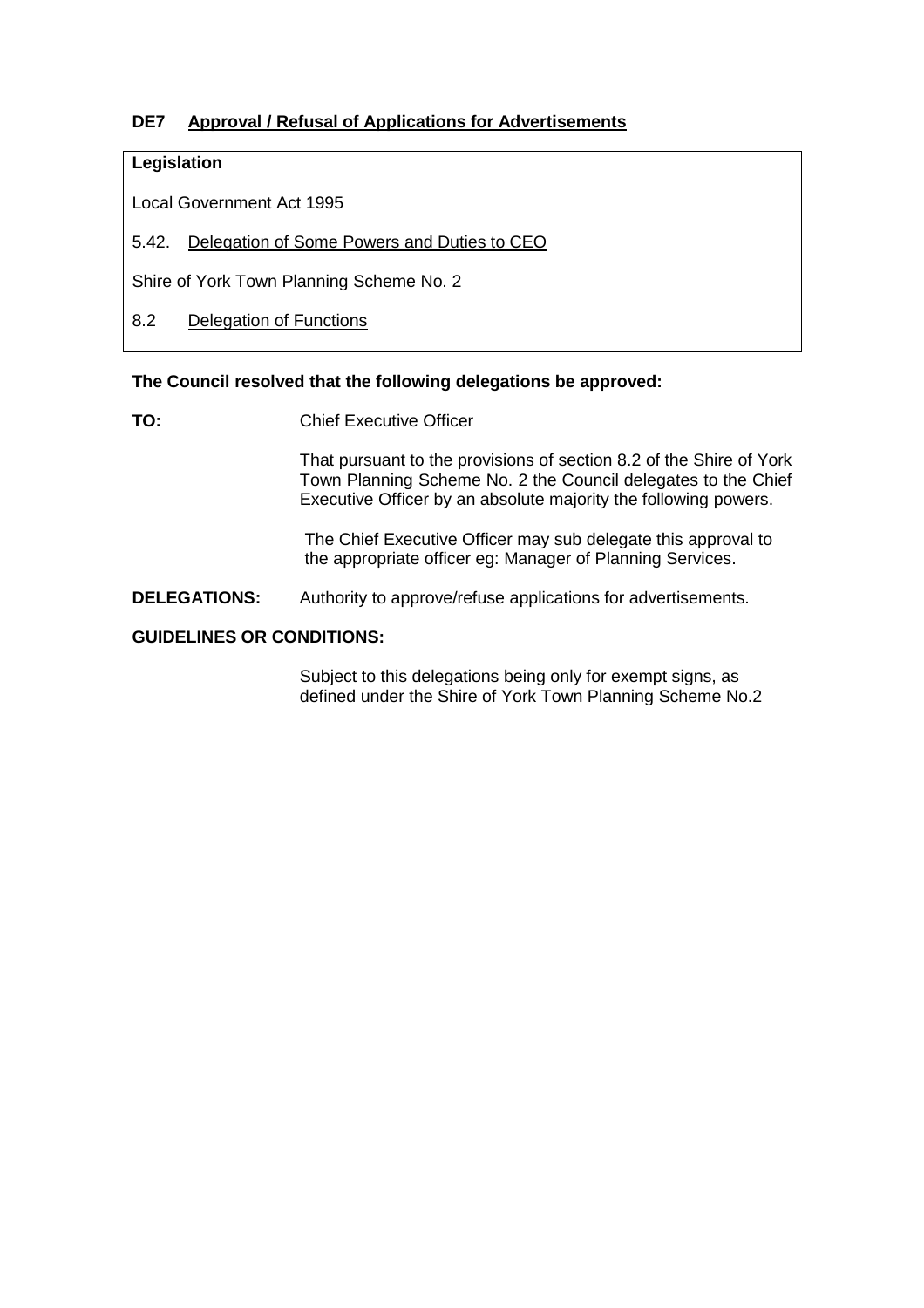# **DE8 Approval of Strata Applications**

## **Legislation**

Local Government Act 1995

5.42. Delegation of Some Powers and Duties to CEO

Strata Titles Act 1985

23.4 & 23.5 Certificate of Local Government

#### **The Council resolved that the following delegations be approved:**

**TO:** Chief Executive Officer

The Chief Executive Officer may sub delegate this approval to the appropriate officer eg: Manager of Planning Services.

**DELEGATIONS:** Approve strata title applications subject to the building/s being in compliance with all relevant building and planning controls.

#### **GUIDELINES OR CONDITIONS:**

Excludes modifications to existing buildings.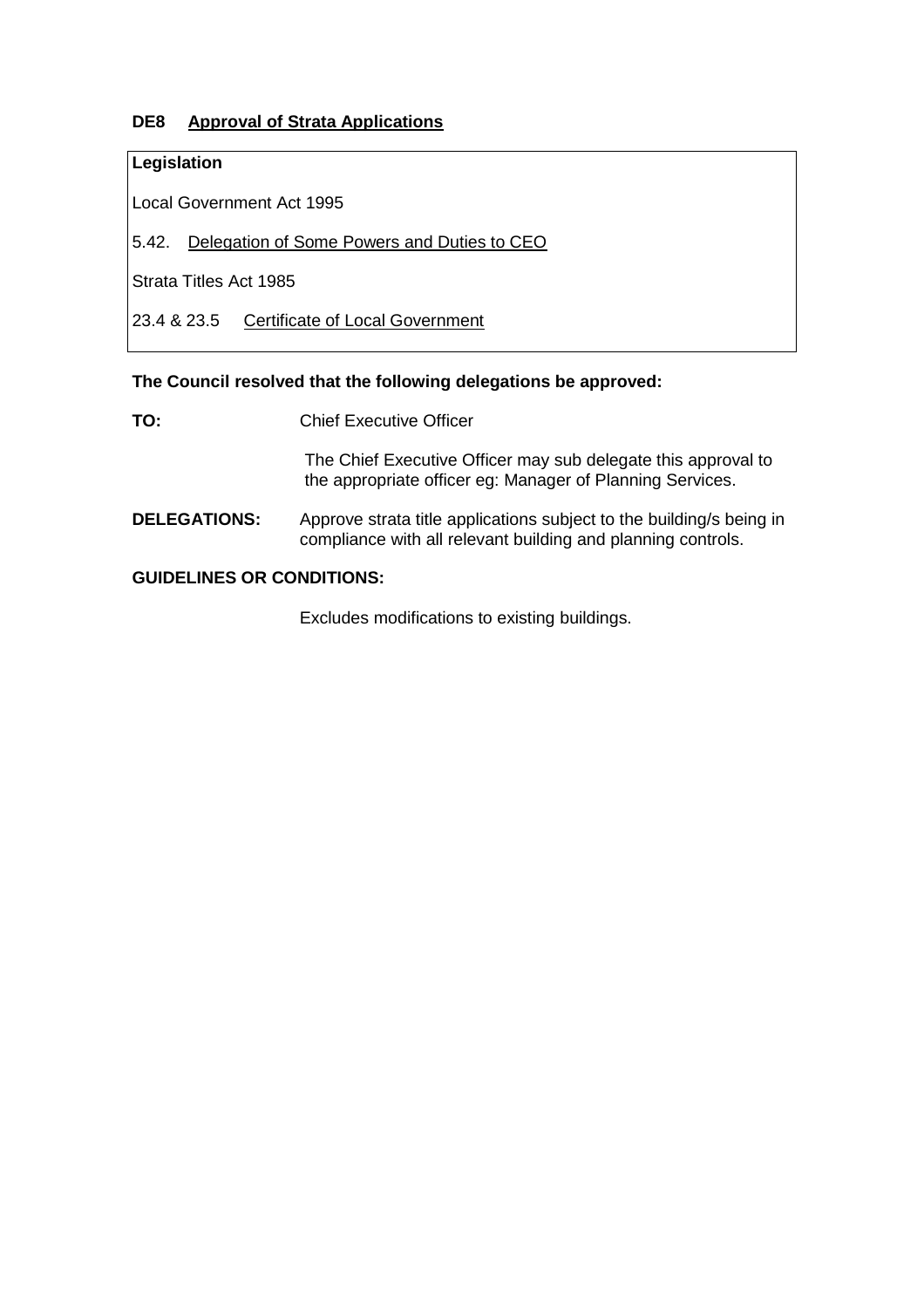# **DE9 Approval of Free Hire – Council Facilities**

#### **Legislation**

Local Government Act 1995

- 5.42. Delegation of Some Powers and Duties to CEO
- 5.43. Limits on Delegations to CEO's

#### **The Council resolved that the following delegations be approved:**

- **TO:** The Chief Executive Officer
- **DELEGATION:** The authority to provide Council owned facilities free of charge to community groups who fulfill the following conditions:

#### GUIDELINES OR CONDITIONS:

1. Membership

York based organisations;

2. Income

Any income derived from the activity should be directed to a charitable cause or to the ongoing support of the organisation. It is the Council's intention, in providing this discount, that it shall assist a "not for profit" group.

#### 3. Benefit to the community

A benefit to the community shall be deemed to exist where the performance or display shall provide a cultural opportunity to residents of the district, which is not normally satisfied by the existing activities in the town.

#### 4. Cleaning

Community groups shall be responsible for the cleaning of the Town Hall both prior to and after the function to the satisfaction of the Council.

Should the cleaning not meet the Council's satisfaction, then the work will be completed by the Council's contractor and deducted from the bond paid by the community group.

## 5. Recognition of Sponsorship

The community group granted free access to a Council owned facility should recognise the Council's sponsorship.

#### 6. Bond

The current level of bond, including liquor licence and keys, will apply to all approvals.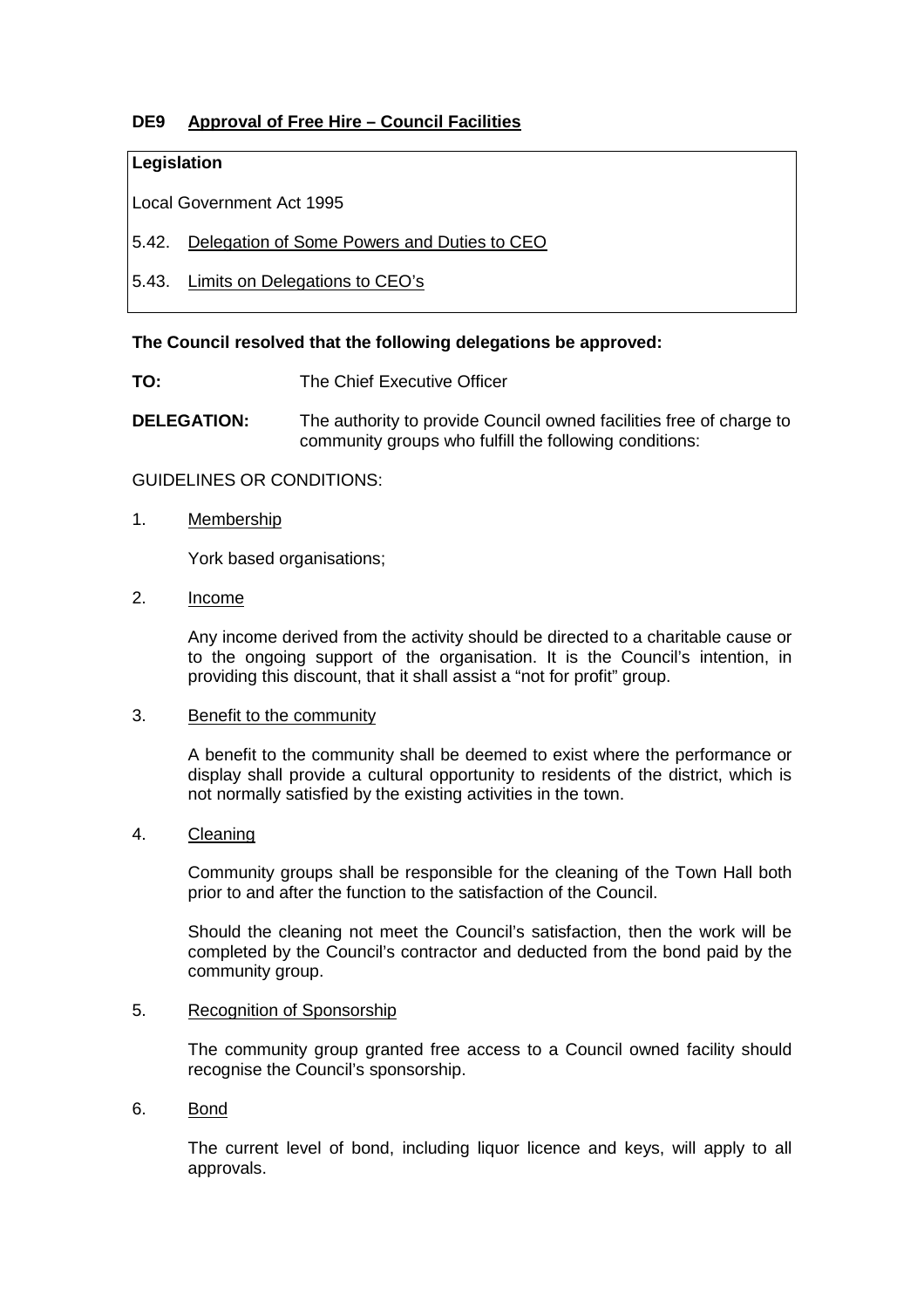# **DE10 Write off of Debts**

## **Legislation**

Local Government Act 1995

- 5.42. Delegation of Some Powers and Duties to CEO
- 5.43. Limits on Delegations to CEO's

#### **The Council resolved that the following delegations be approved:**

- **TO:** The Chief Executive Officer
- **DELEGATIONS:** Authority to write off money (not including rates) that is owed to the Council up to the value of \$500.00 per amount owing.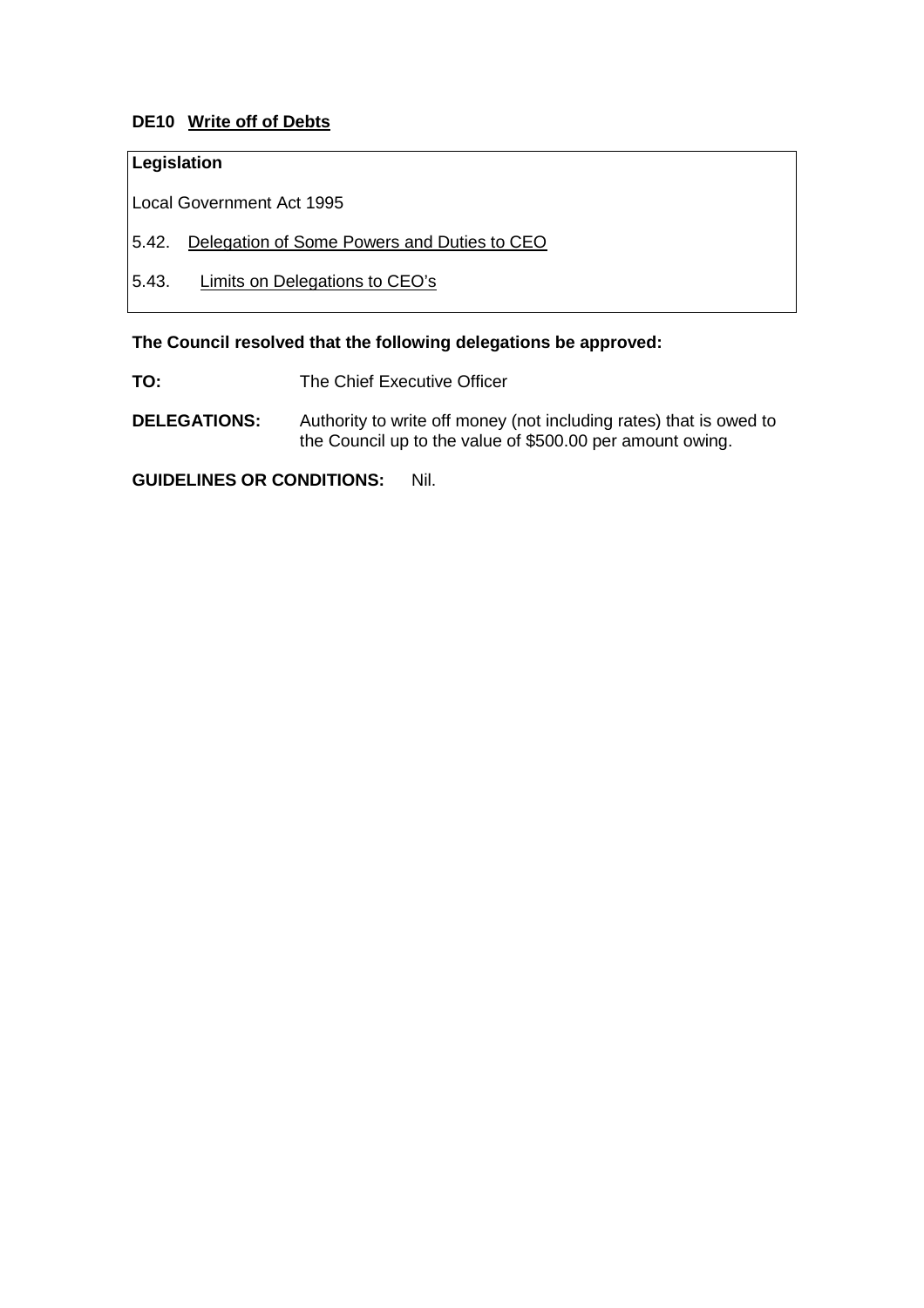# **DE11 Write off of Interest and Penalty Payments**

## **Legislation**

Local Government Act 1995

- 5.42. Delegation of Some Powers and Duties to CEO
- 5.43. Limits on Delegations to CEO's

## **The Council resolved that the following delegations be approved:**

- **TO:** The Chief Executive Officer
- **DELEGATIONS:** To write off interest and penalty payments applied to properties, including those relating to deceased estates that accrue during the period prior to probate.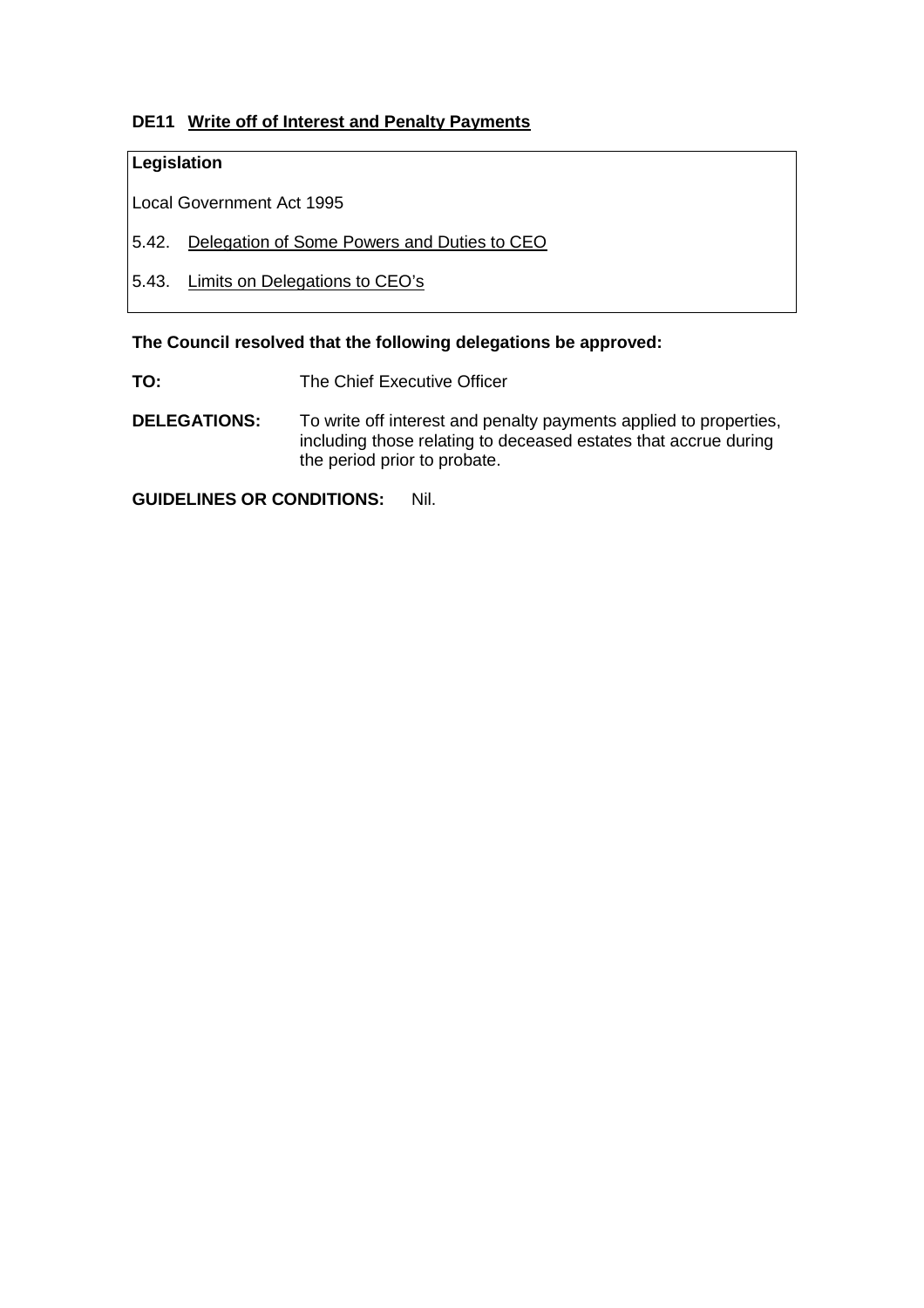# **DE12 Issue of Notices**

## **Legislation**

Local Government Act 1995

5.42. Delegation of Some Powers and Duties to CEO

Local Government (Miscellaneous Provisions) Act 1960

374AAB Delegation of authority to approve plans of buildings or unauthorized building work

#### **The Council resolved that the following delegations be approved:**

**TO:** The Chief Executive Officer

**DELEGATIONS:** To issue notice under the following sections of the Local Government (Miscellaneous Provisions) Act.

| Division 9  | Notice of Required Alteration |
|-------------|-------------------------------|
| Division 9a | Unlawful Works                |
| Division 11 | Dangerous Buildings           |

The Chief Executive Officer may sub delegate this approval to the appropriate officer eg: Manager Environmental Health and Building Services, Building Officer.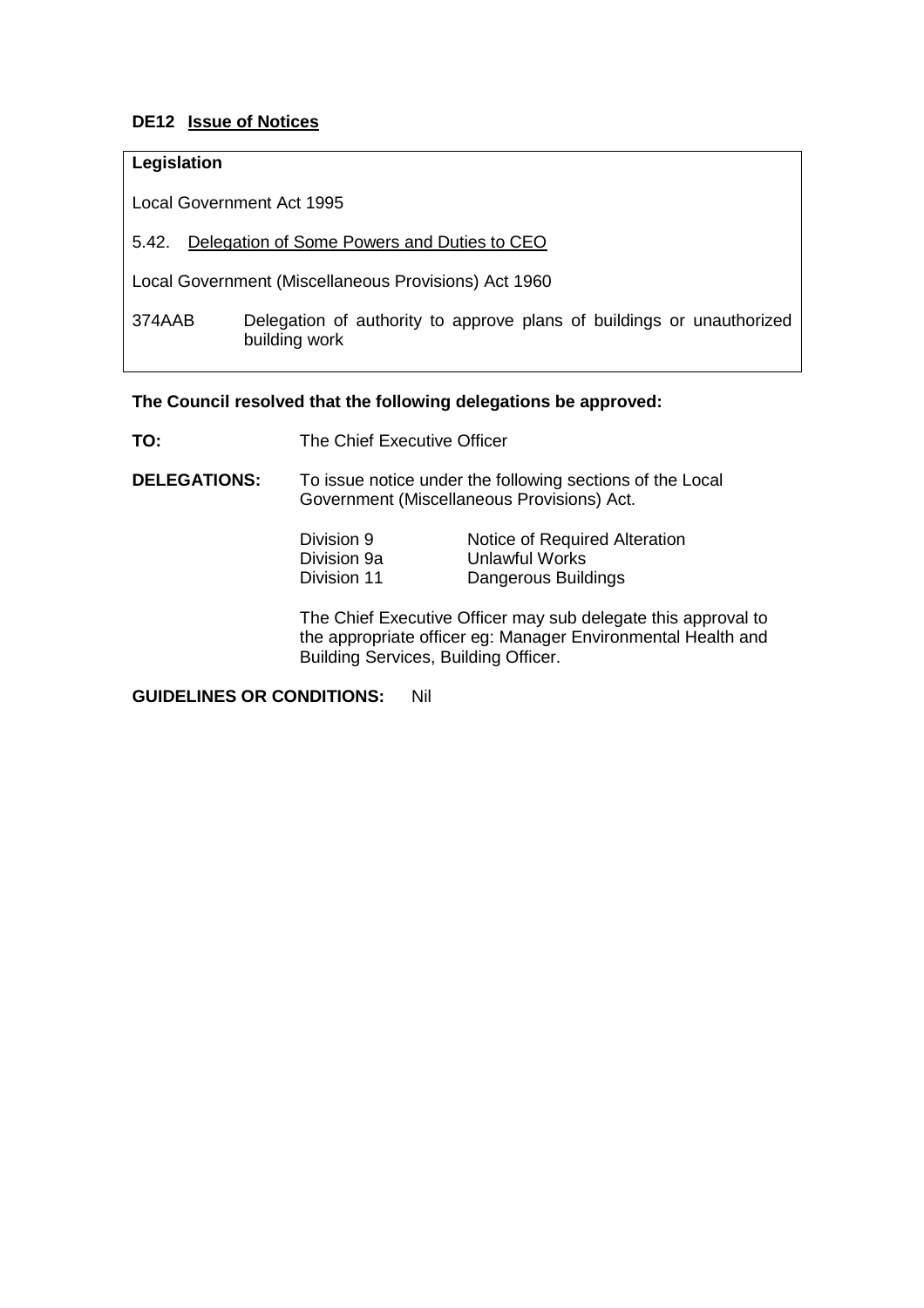# **DE13 Use of Materials – Planning Policy – Restriction on Building Materials**

## **Legislation**

Local Government Act 1995

5.42. Delegation of Some Powers and Duties to CEO

The Council resolved that the following delegations be approved:

TO: The Chief Executive Officer

DELEGATIONS: Delegated authority be given to the Chief Executive Officer for products that are listed below and exempt persons from the planning policy relating to a restriction on building materials.

#### GUIDELINES OR CONDITIONS:

Subject to the following conditions:

The dwelling is to be finished externally with a high profile textured coating, such as Dulux Acratex and Solvatex Coarse or an equally approved product that provides the same outward appearance and texture of face or rendered brick work. The finish must be applied prior to occupancy.

The Chief Executive Officer may sub delegate this approval to the appropriate officer e.g. Town Planner, Manager of Administration and Technical Services or Building Officer.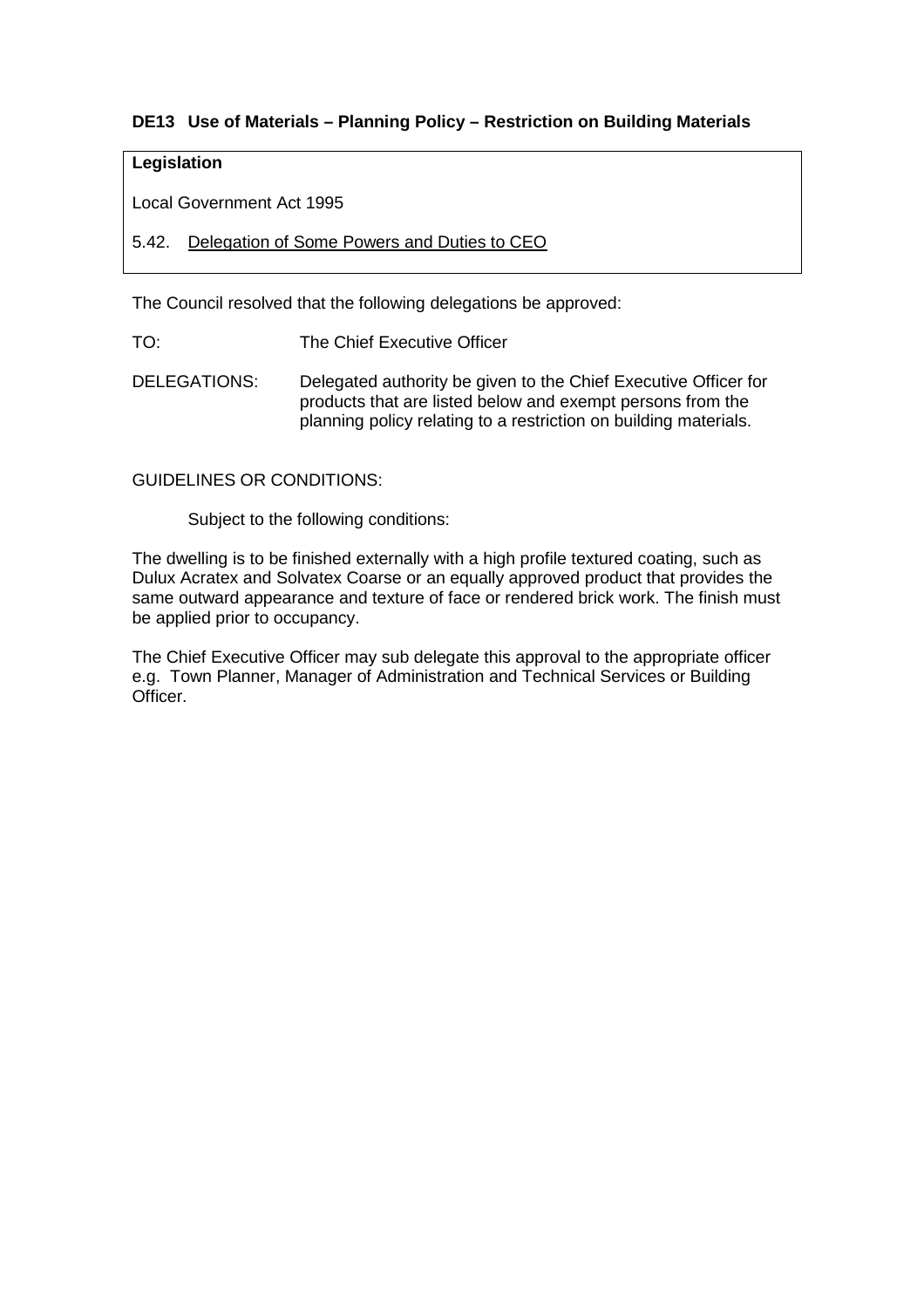# **DE14 Health Local Law – Keeping Of Animals**

## **Legislation**

Local Government Act 1995

5.42. Delegation of Some Powers and Duties to CEO

Shire of York Health Local Law

#### **The Council resolved that the following delegations be approved:**

- **TO:** The Chief Executive Officer
- **DELEGATIONS:** Delegated authority be given to the Chief Executive Officer to approve or refuse applications to keep certain animals within the Townsite of York made in accordance with Division 2 and 3 of the Shire of York Health Local Laws.

# **GUIDELINES OR CONDITIONS:**

Nil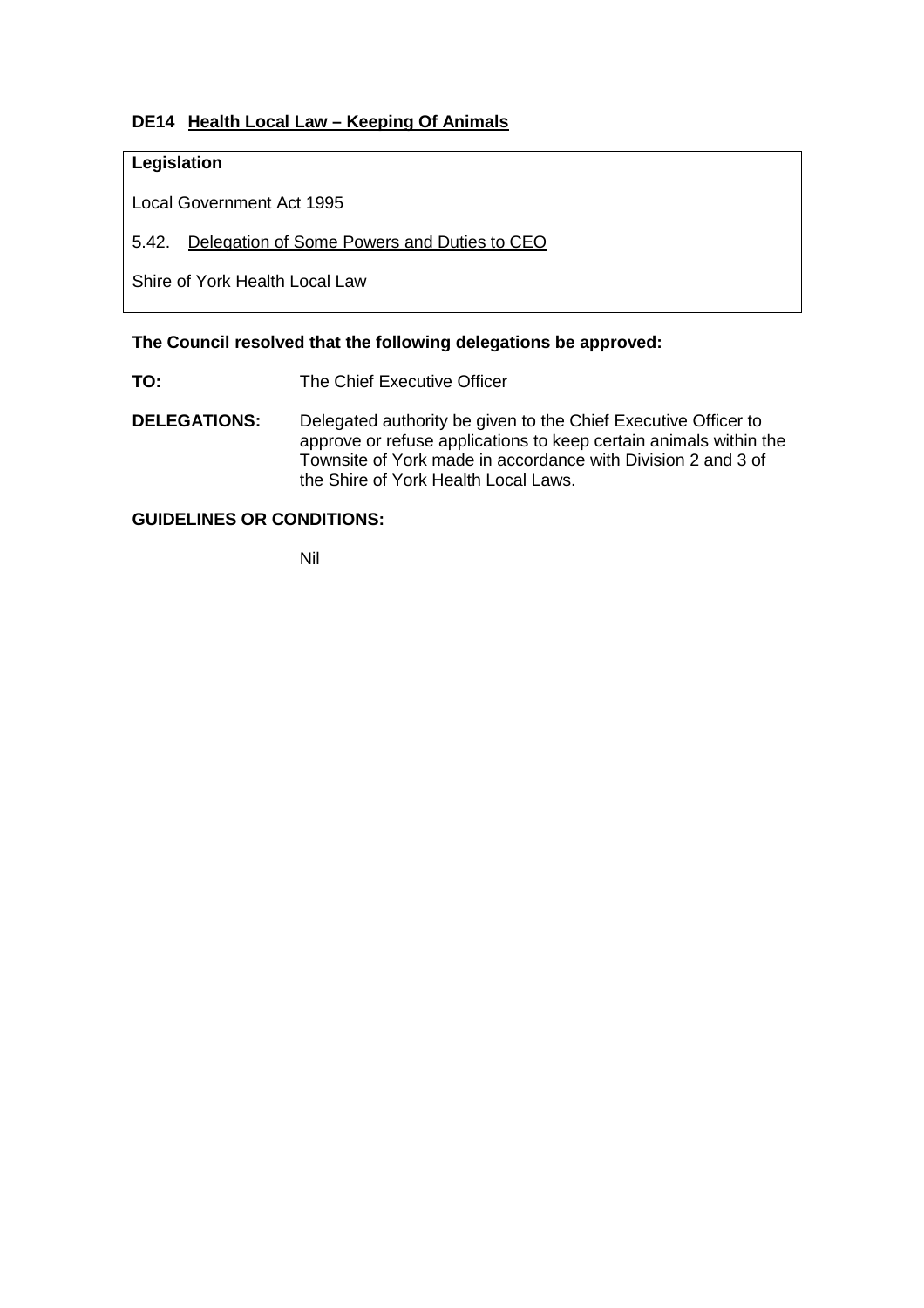# **DE15 Donations or Financial Assistance**

## **Legislation**

Local Government Act 1995

5.42. Delegation of Some Powers and Duties to CEO

**The Council resolved that the following delegations be approved:**

**TO:** The Chief Executive Officer

**DELEGATIONS:** Council Delegates to the Chief Executive Officer, authority and power to consider applications received for financial assistance and make the appropriate recommendation to Council subject to the following.

## **GUIDELINES OR CONDITIONS:**

A report being prepared for Council consideration.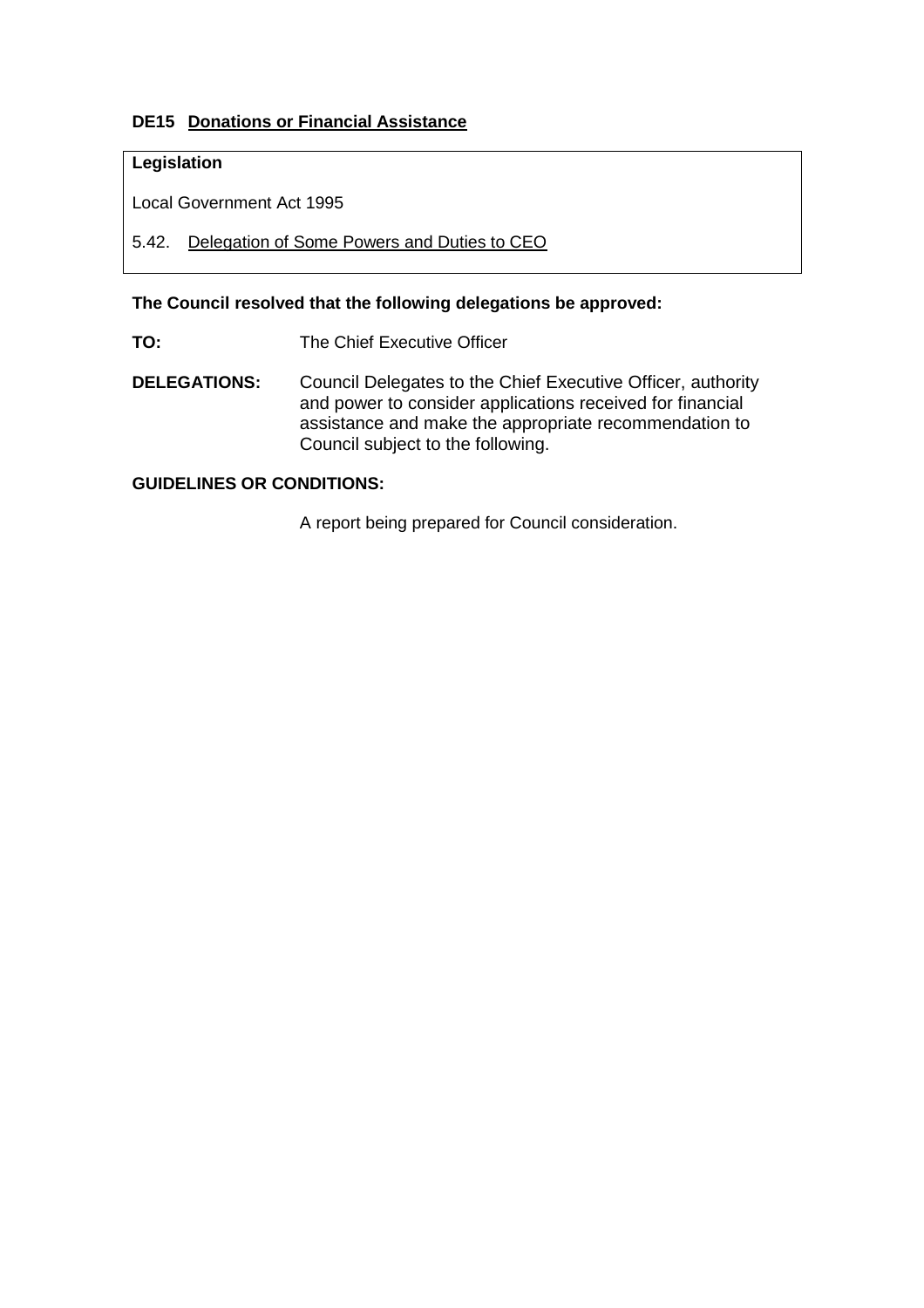# **DE16 Invest Money held in Municipal and Trust Funds**

## **Legislation**

Local Government Act1995

5.42. Delegation of Some Powers and Duties to CEO

Trustees Act 1962 - Part III — Investments

#### **The Council resolved that the following delegations be approved:**

**TO:** The Chief Executive Officer

**DELEGATIONS:** Council delegates its authority and power to the Chief Executive Officer, to invest money held in the Municipal or Trust funds that is not required for the time being for any purpose in accordance with part 111 of the Trustees Act 1962 or in an investment approved by the Minister subject to the following conditions.

#### **GUIDELINES OR CONDITIONS:**

Transfer surplus funds, not required by the Shire for immediate use, to an appropriate secured investment account/term deposit.

- 1. The establishment of documented internal control procedures to be followed to ensure control over the investments; and
- 2. Compliance with Regulation 19(2) Local Government (Financial Management) Regulations and Council Administrative Policy Financial Management Investments.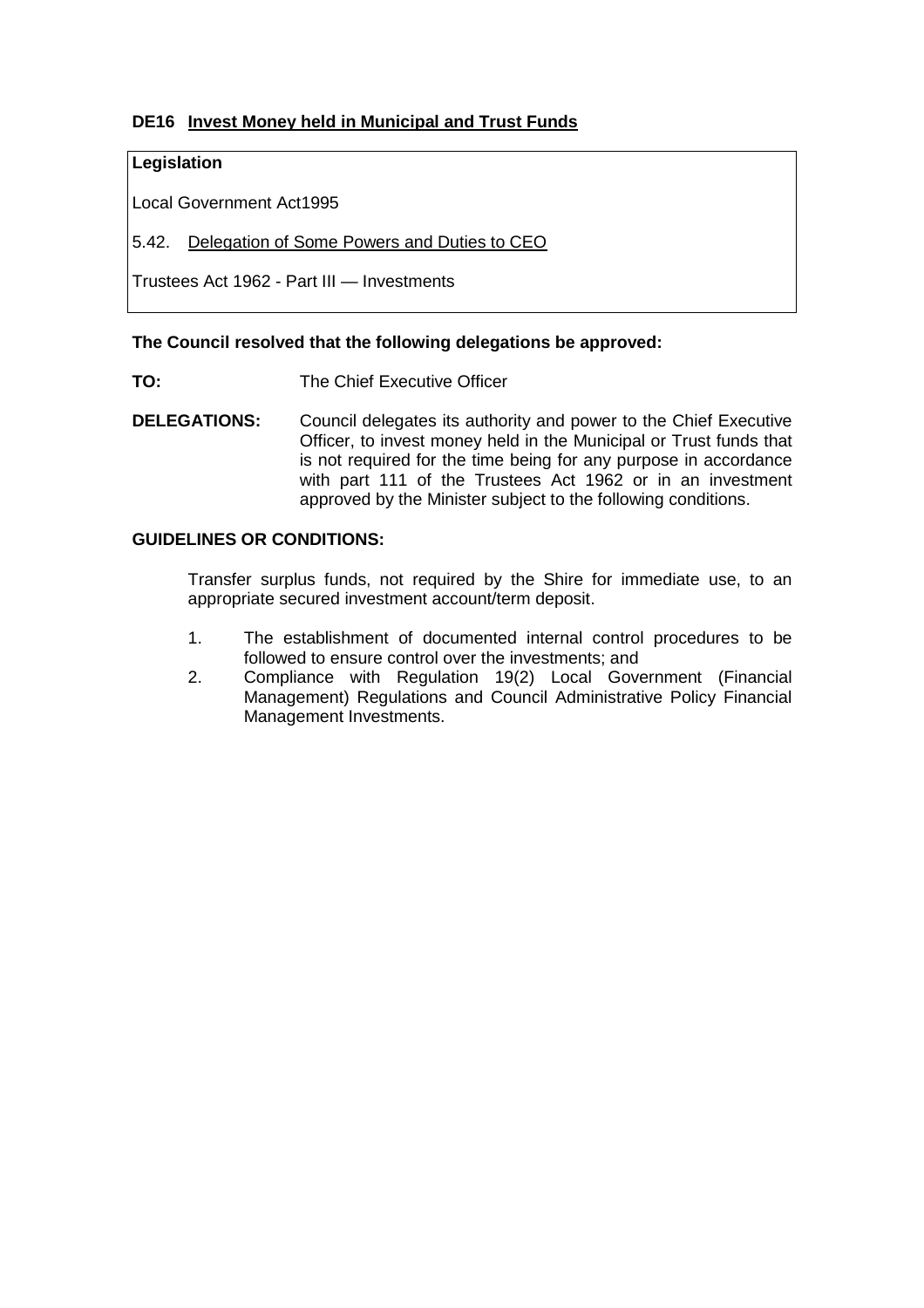# **DE17 Appointment of Authorised Officers – Food Act**

## **Legislation**

5.42. Delegation of Some Powers and Duties to CEO

**The Council resolved that the following delegations be approved:**

**TO:** Chief Executive Officer

**DELEGATIONS:** Appointment of authorised officers under the provisions of the Food Act 2008 and Food Regulations 2009.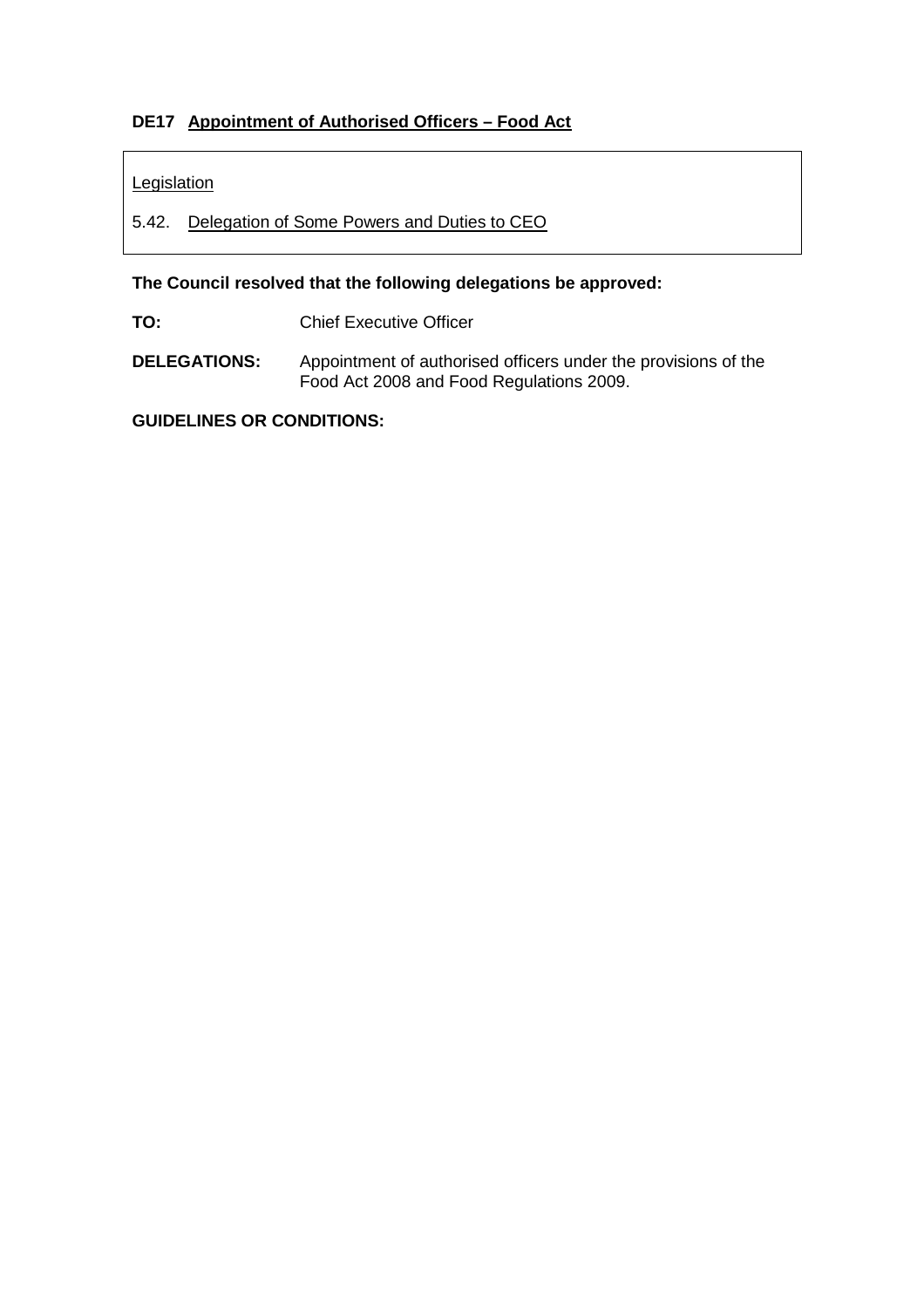# **DE18 Common Seal**

## **Legislation**

Local Government Act 1995

- 5.42. Delegation of Some Powers and Duties to CEO
- 2.5. Local governments created as bodies corporate
- 3.62. Constitution and purpose of a regional local government
- 9.49A. Execution of documents

#### **The Council resolved that the following delegations be approved:**

- **TO:** The Chief Executive Officer
- **DELEGATIONS:** Council Delegates its authority to the President and Chief Executive Officer to affix the Common Seal of the Shire of York where required.

## **GUIDELINES OR CONDITIONS:**

It is further noted that in accordance with s9.49 a document is, unless the Act requires otherwise, sufficiently authenticated by a local government without its Common Seal if signed by the CEO or an employee who purports to be authorised by the CEO to so sign.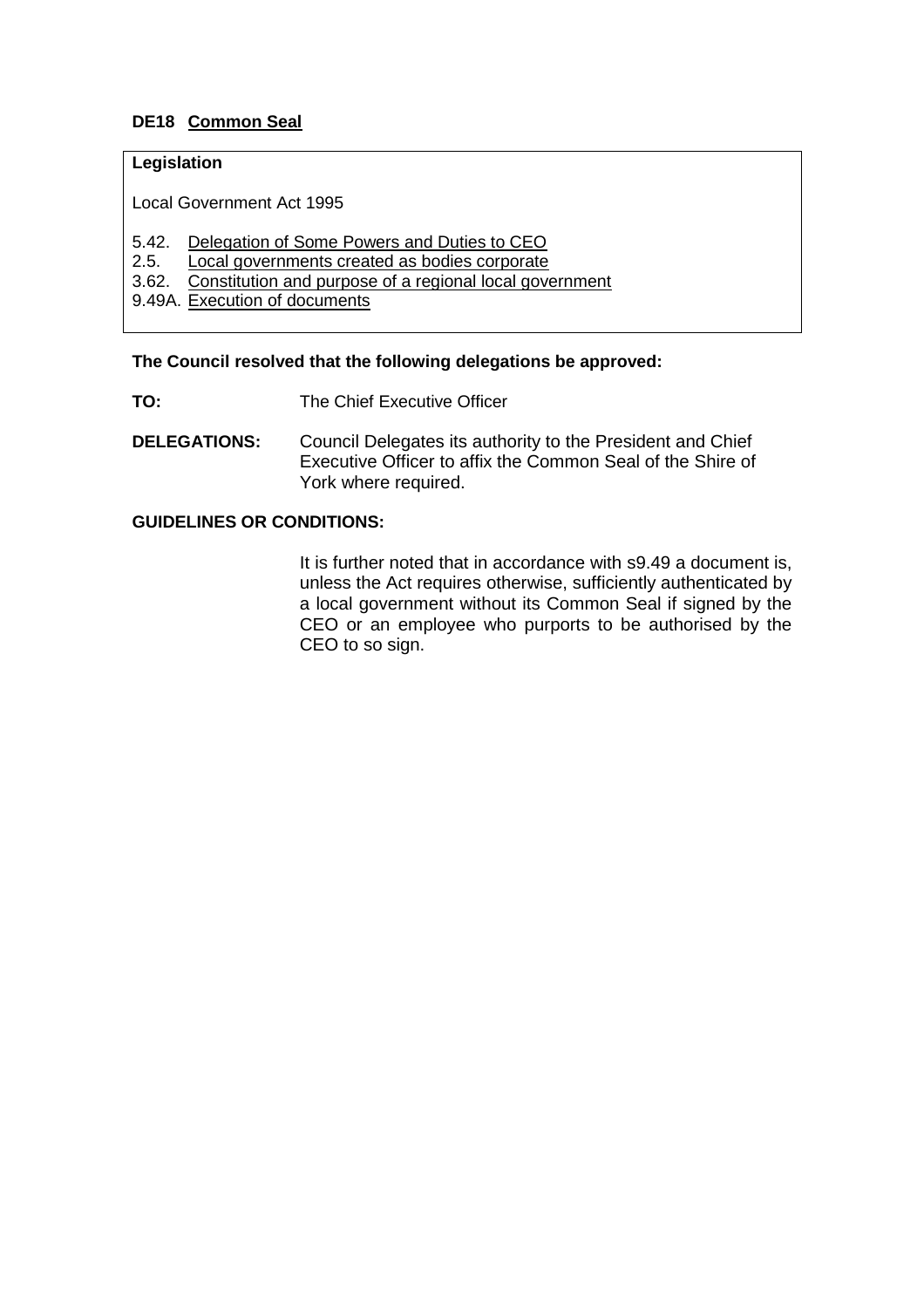# **DE19 Power to Remove & Impound Goods**

## **Legislation**

Local Government Act 1995

- 5.42. Delegation of Some Powers and Duties to CEO
- 3.39. Power to remove and impound

#### **The Council resolved that the following delegations be approved:**

**TO:** The Chief Executive Officer

**DELEGATIONS:** The Chief Executive Officer is delegated to:

- Authorise an employee in accordance with Section 3.39 to remove and impound any goods that are involved in a contravention that can lead to impounding.
- Take appropriate action in respect to impounded nonperishable goods in accordance with Section 3.42.
- Give notice in accordance with Section 3.44 to collect goods.
- Refuse to allow goods to be collected until all costs have been paid in accordance with Section 3.46.
- Take action to recover expenses in accordance with Section 3.48.

#### **GUIDELINES OR CONDITIONS:**

The Chief Executive Officer has the following officers for this purpose:

- $\Box$  Engineer Manager of Works
- $\Box$  Manager Environmental Health and Building Services
- Environmental Health Officer
- $\Box$  Building Surveyor
- □ Ranger
- $\Box$  Deputy Chief Executive Officer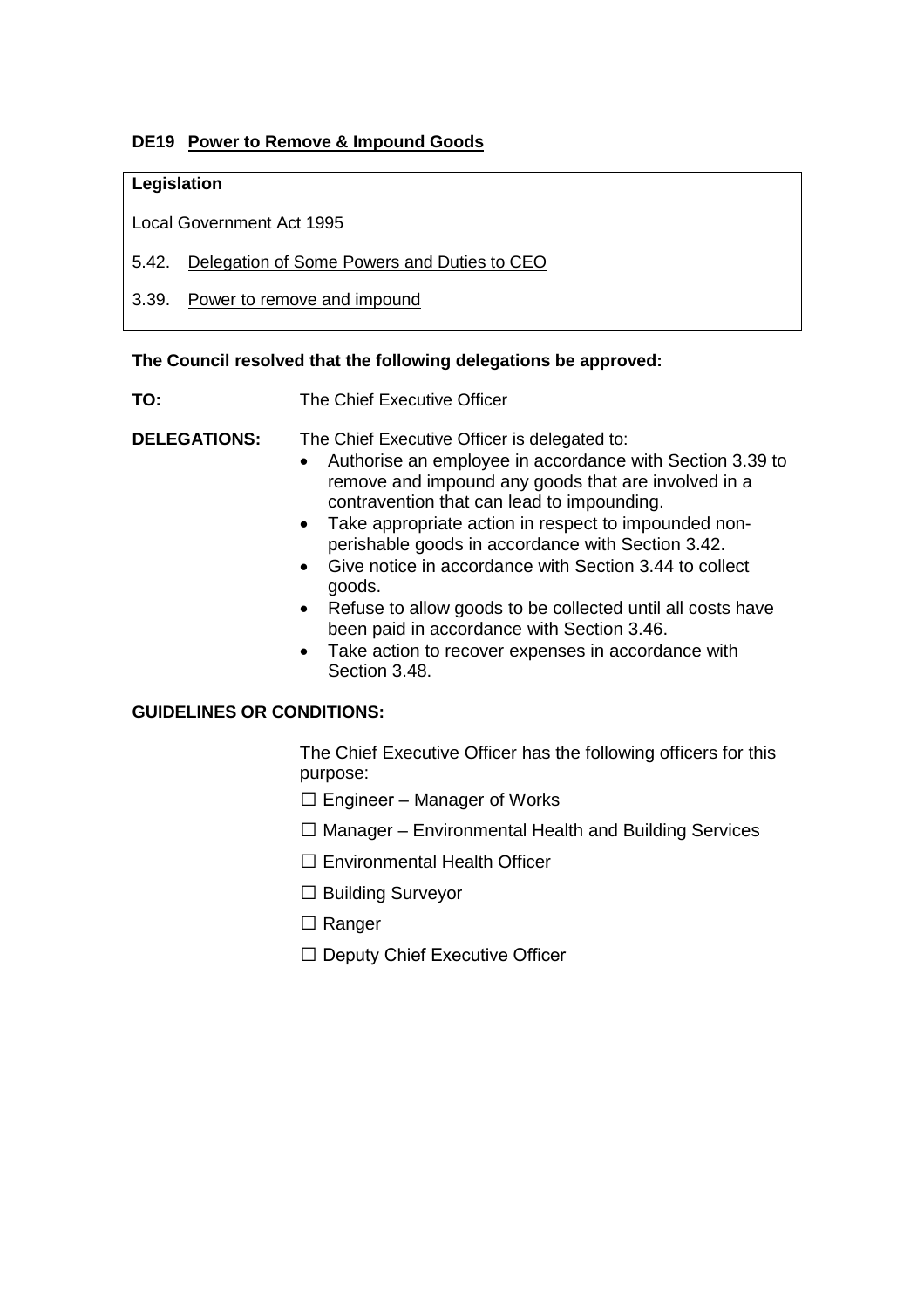# **DE20 Disposing of Confiscated or Uncollected Goods**

#### **Legislation**

Local Government Act

- 5.42. Delegation of Some Powers and Duties to CEO
- 5.43 Limits on Delegations to CEO's
- 5.44 CEO may delegate powers and duties to other employees
- 3.47 Disposing of confiscated or uncollected goods
- 3.48 Recovery of impounding expenses

#### **The Council resolved that the following delegations be approved:**

**TO:** The Chief Executive Officer

**DELEGATIONS:** The Chief Executive Officer is delegated authority to dispose of, in accordance with s3.58 of the Local Government Act 1995, any vehicles, animals or goods that have been impounded/seized/confiscated under the provisions of s3.47 of the Local Government Act 1995.

#### **GUIDELINES OR CONDITIONS:**

In disposing said goods by way of auction or after calling public tenders in accordance with Part 4 of the Local Government (Functions and General) Regulations. The Chief Executive Officer is authorised pursuant to s5.43(b) of the Local Government Act 1995 to accept any tender up to the value of \$20,000. Tenders for amounts exceeding \$20,000 shall be referred to the Council for consideration.

The Chief Executive Officer in accordance with s5.44, Division 4 of Part 5 of the Local Government Act has further delegated this task to:

- $\Box$  Engineer Manager of Works
- $\Box$  Manager Environmental Health and Building Services
- $\Box$  Deputy Chief Executive Officer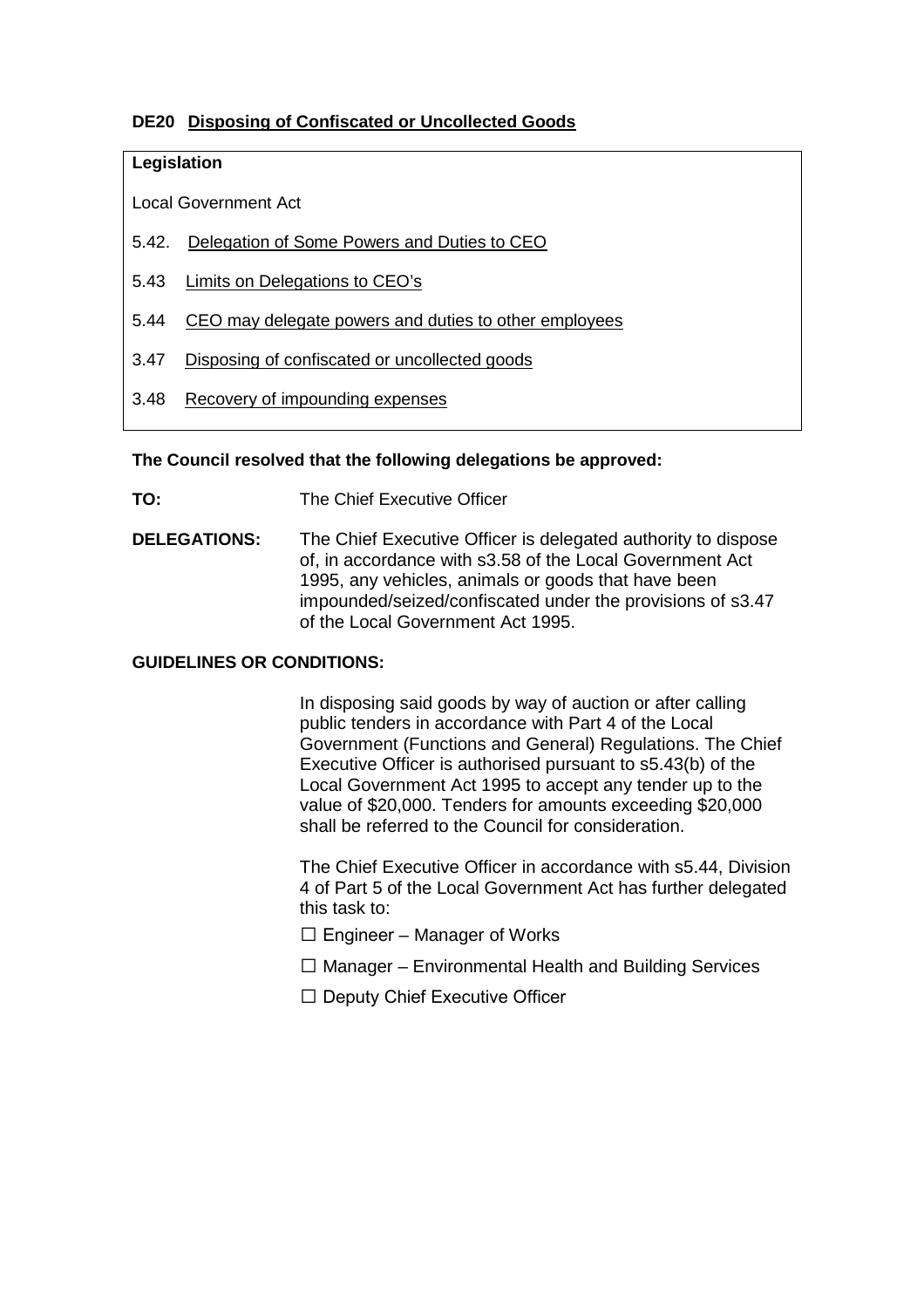# **DE21 Approval of Camping Other than at a Caravan Park or Camping Ground**

#### **Legislation**

Caravan Parks and Camping Grounds Regulations 1997 – Regulation 11

#### **The Council resolved that the following delegations be approved:**

- **TO:** Manager Environmental Health and Building Services Environmental Health Officer
- **DELEGATIONS:** Approval of Camping Other than at a Caravan Park or Camping **Ground**

#### **GUIDELINES OR CONDITIONS:**

Regulation 11 of the Caravan Parks & Camping Grounds Regulations allows the Local Government to grant approval for a person to camp on land he or she has a legal right to occupy, for up to 3 months per 12 month period, or up to 12 consecutive months while a building licence is issued to that person in respect of the land.

The Caravan Parks and Camping Grounds Regulations 1997 (Regulation 6) allow Council to delegate this function to any person **authorised** by the Local Government.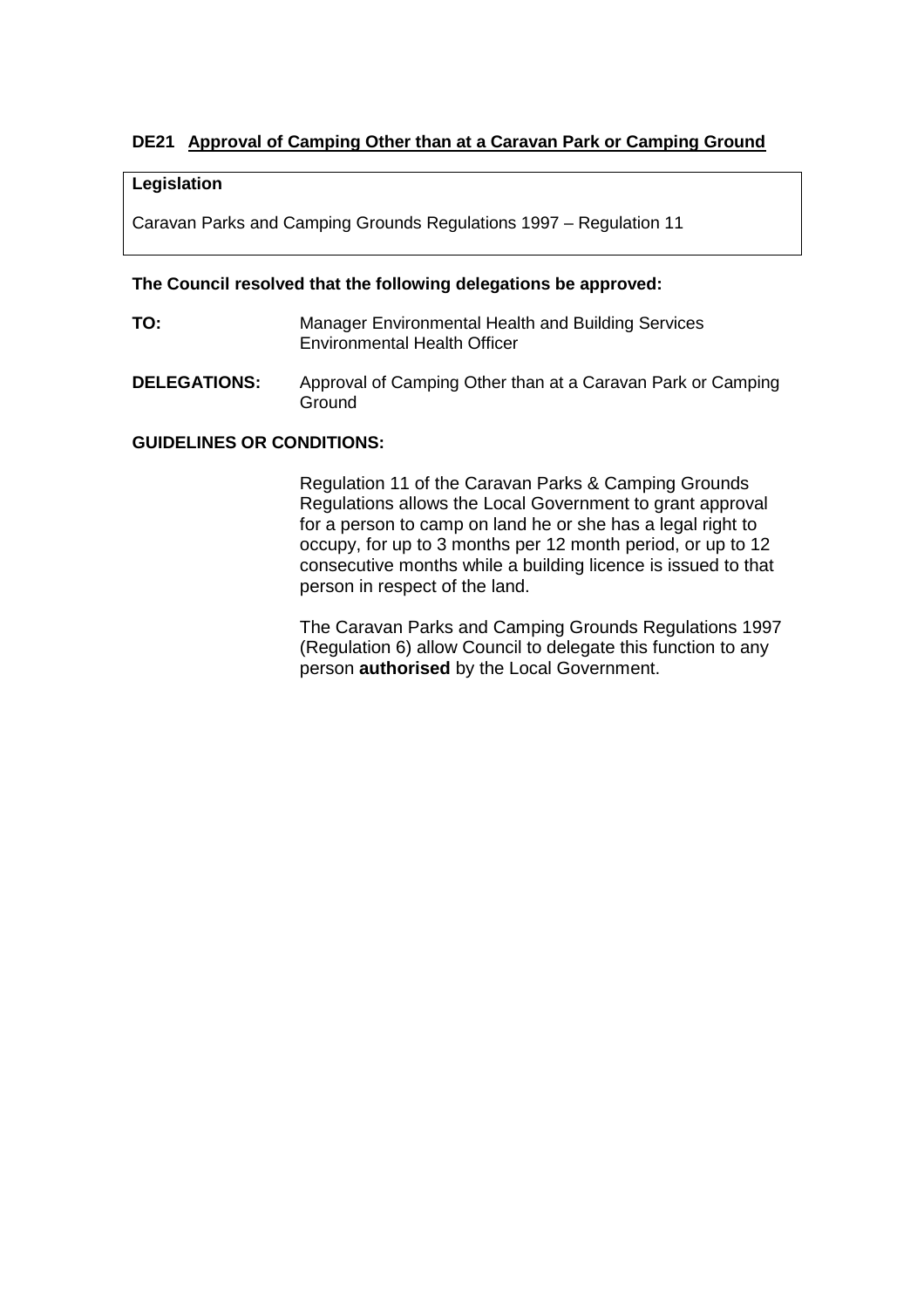# **DE22 Certificates of Classification**

## **Legislation**

Local Government (Miscellaneous Provisions) 1960

374C Classification of Buildings

Local Government Act 1995

5.44 CEO may delegate powers and duties to other employees

#### **The Council resolved that the following delegations be approved:**

**TO:** Chief Executive Officer

**DELEGATIONS:** The Chief Executive Officer is delegated authority to issue Certificates of Classification in accordance with Section 374C of the Local Government (Miscellaneous Provisions) Act 1960.

> The Chief Executive Officer in exercising authority under Section 5.44 of the Local Government Act, has further delegated this task to:

 $\Box$  Manager – Environmental Health and Building Services

 $\Box$  Manager of Planning Services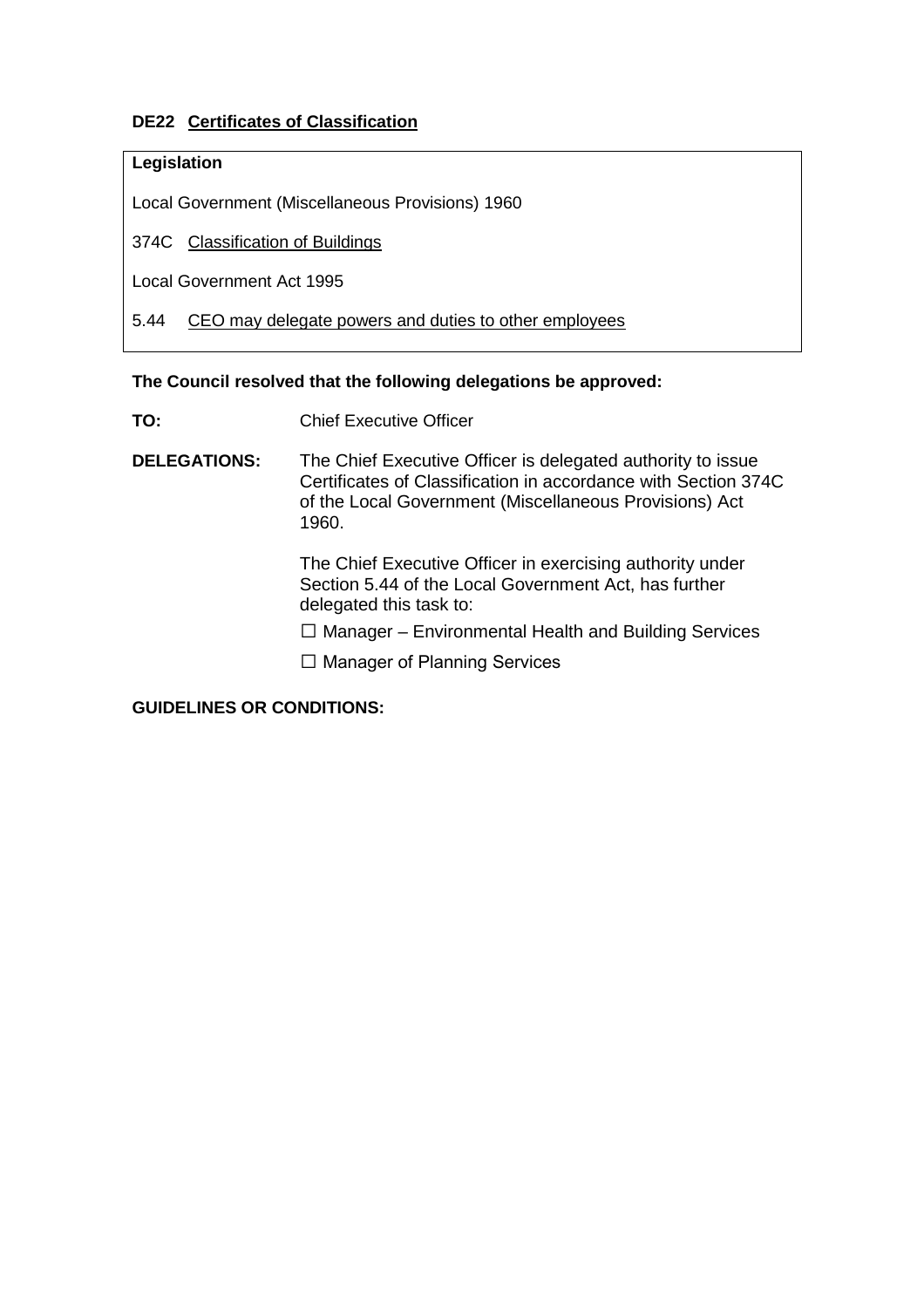# **DE23 Swimming Pool Inspections**

## **Legislation**

Local Government (Miscellaneous Provisions) 1960

- 2 Constitution and administration of this Act
- 245A Private swimming pools

Local Government Act 1995

5.42 Delegations of some powers and duties to the CEO

# **The Council resolved that the following delegations be approved:**

- **TO:** Chief Executive Officer
- **DELEGATIONS:** The Chief Executive Officer, in accordance with the Local Government (Miscellaneous Provisions) Act 1960, s2 and Local Government Act 1995, s5.42, is delegated authority to appoint suitably qualified persons as authorised persons for the purpose of undertaking inspections, and issuing notices and to take such action as is deemed necessary to enforce the provisions of s245 of the Local Miscellaneous Provisions) Act 1960.

For the purposes of s245 of the Local Government (Miscellaneous Provisions) Act 1960, the CEO appoints as said Authorised Persons:

- $\Box$  Manager Environmental Health and Building Services
- $\Box$  Environmental Health Officer
- $\Box$  Building Surveyor

# **GUIDELINES OR CONDITIONS:**

Contractors may be appointed eg. Royal Lifesaving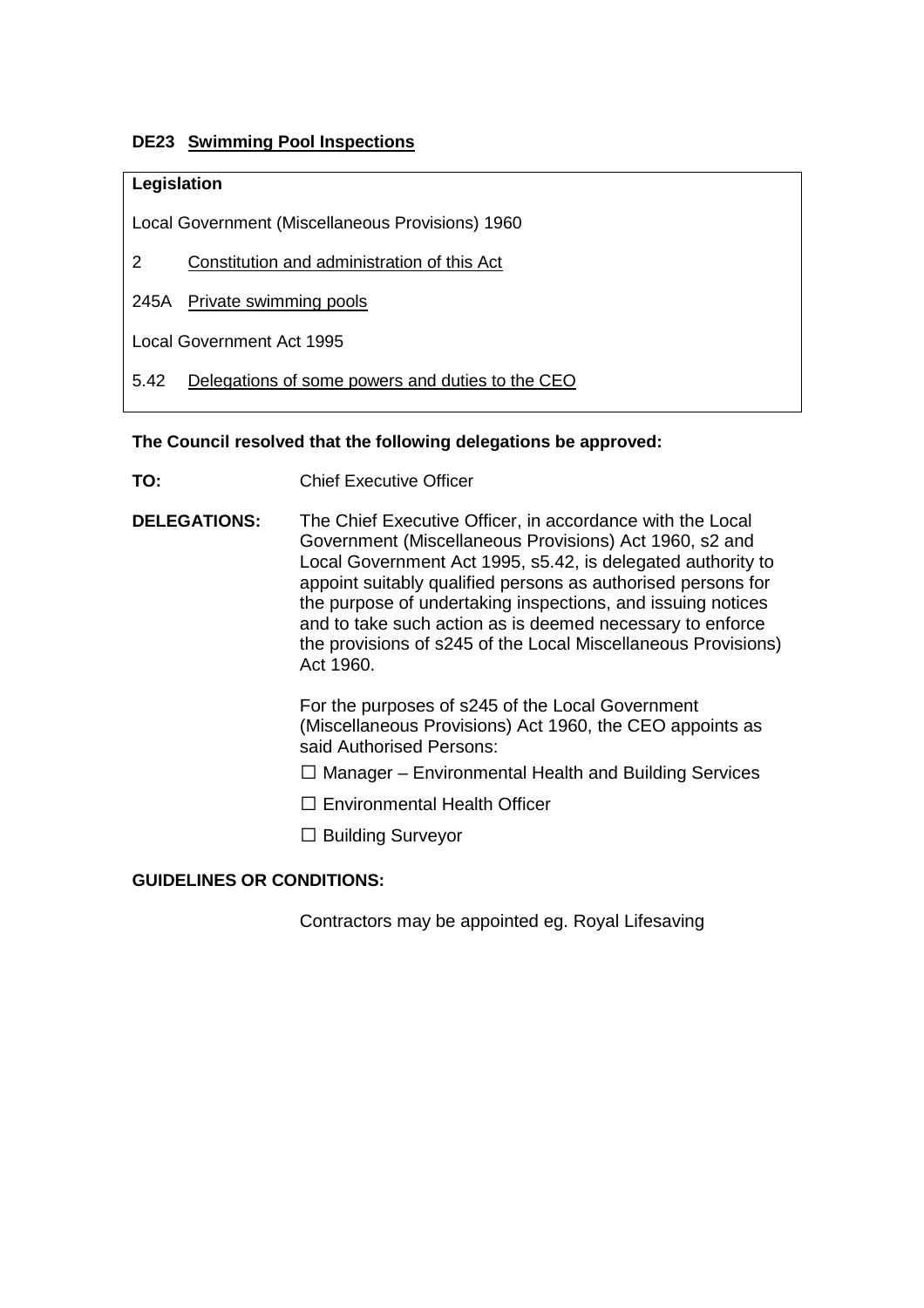# **DE24 Temporary Closure of Thoroughfares to Vehicles**

## **Legislation**

Road Traffic Act 1974

- 92 Roads may be closed
- 81D Road closure

Local Government Act 1995

- 5.42 Delegation of some powers and duties to the CEO
- 3.50 Closing certain thoroughfares to vehicles
- 3.50A Partial closure of thoroughfare for repairs or maintenance
- Local Government (Functions and General) Regulations Part 2

#### **The Council resolved that the following delegations be approved:**

- **TO:** Chief Executive Officer
- **DELEGATIONS:** The Chief Executive Officer is delegated authority to close any thoroughfare, wholly or partially, for a period of up to 4 weeks and give the necessary notices and take all appropriate actions to temporarily close any thoroughfare under its management for any period exceeding 4 weeks but not exceeding 3 months. The Chief Executive Officer, in exercising this delegated authority, shall observe the requirements of Section 3.50 and 3.50a of the Local Government Act.

The Chief Executive Officer in exercising authority under section 5.44, Division 4 of Part 5 of the Local Government Act 1995, has further delegated this task to:

- $\Box$  Deputy Chief Executive Officer
- $\Box$  Engineer Manager of Works
- $\Box$  Manager Environmental Health and Building Services

#### **GUIDELINES OR CONDITIONS:**

Any proposal to close a thoroughfare for any period exceeding 3 months shall be referred to Council for determination.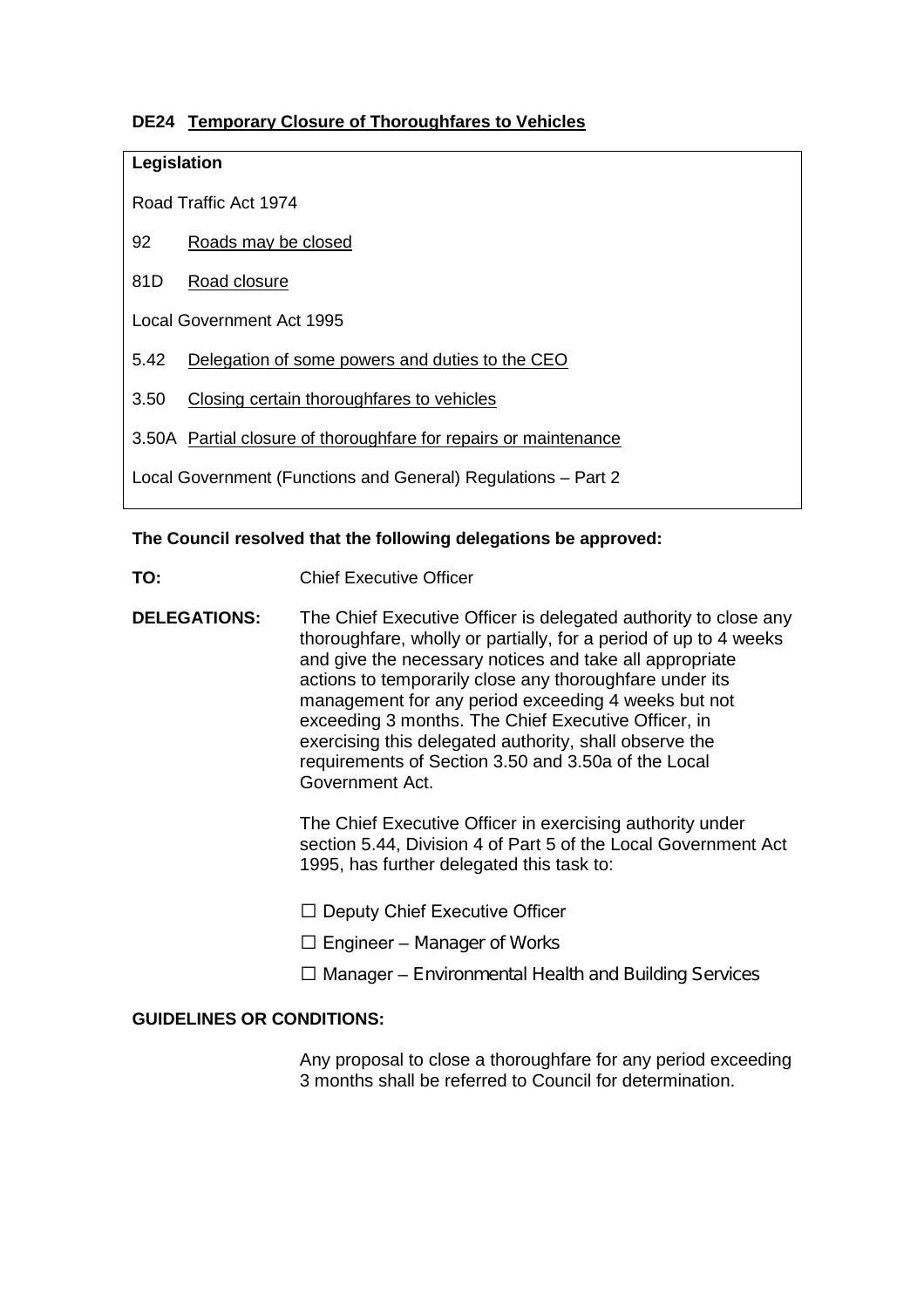# **DE25 Events on Roads**

#### **Legislation**

Local Government Act 1995

#### 5.42 Delegation of some powers and duties to the CEO

Road Traffic (Events on Roads) Regulations 1991

#### **The Council resolved that the following delegations be approved:**

**TO:** Chief Executive Officer

**DELEGATIONS:** The Chief Executive Officer is delegated authority to determine applications for the temporary closure of thoroughfares under its management for the purpose of conducting events in accordance with the Road Traffic (Events on Roads) Regulations 1991. The Chief Executive Officer shall have regard to s3.50 of the Local Government Act 1995 and Council's Local Law.

> The Chief Executive Officer in exercising authority under s5.44, Division 4 of Part 5 of the Local Government Act 1995, has further delegated this task to:

- $\Box$  Deputy Chief Executive Officer
- $\Box$  Engineer Manager of Works
- $\Box$  Manager Environmental Health and Building Services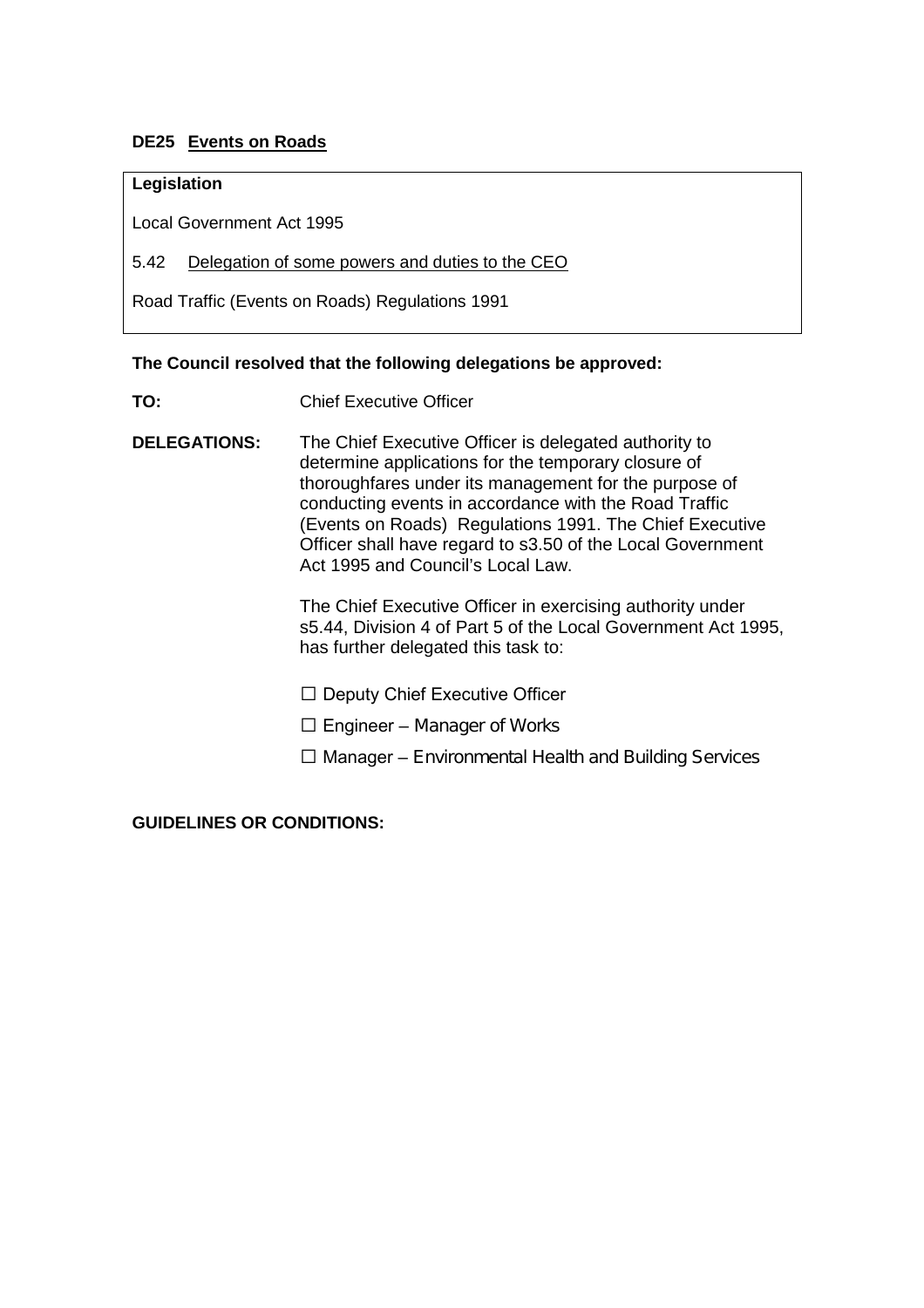# **DE26 Crossovers**

## **Legislation**

Local Government Act 1995

#### 5.42 Delegations of some powers and duties to the CEO

Schedule 9.1

Cl 7 Crossing from public thoroughfare to private land or private thoroughfare

#### **The Council resolved that the following delegations be approved:**

- **TO:** Chief Executive Officer
- **DELEGATIONS:** The Chief Executive Officer is delegated authority to determine applications for the construction of a crossing giving access from a public thoroughfare to private land or a private thoroughfare serving the land and may agree to construct the crossing for the applicant **subject to Council's procedures**.

The Chief Executive Officer is delegated authority to give notice to an owner or occupier of private land requiring the person to construct or repair a crossing from a public thoroughfare to the land or a private thoroughfare serving the land in accordance with the provisions of Sch 9.1(7) of the Act.

This delegated authority relates to all of the provisions of Local Government (Uniform Local Provisions) Regulations 1996, Regulation numbers 12 to 16 inclusive.

The Chief Executive Officer in exercising authority under s5.44, Division 4 of Part 5 of the Local Government Act 1995, has further delegated this task to:

- $\Box$  Deputy Chief Executive Officer
- $\Box$  Engineer Manager of Works
- $\Box$  Works: Technical Support Officer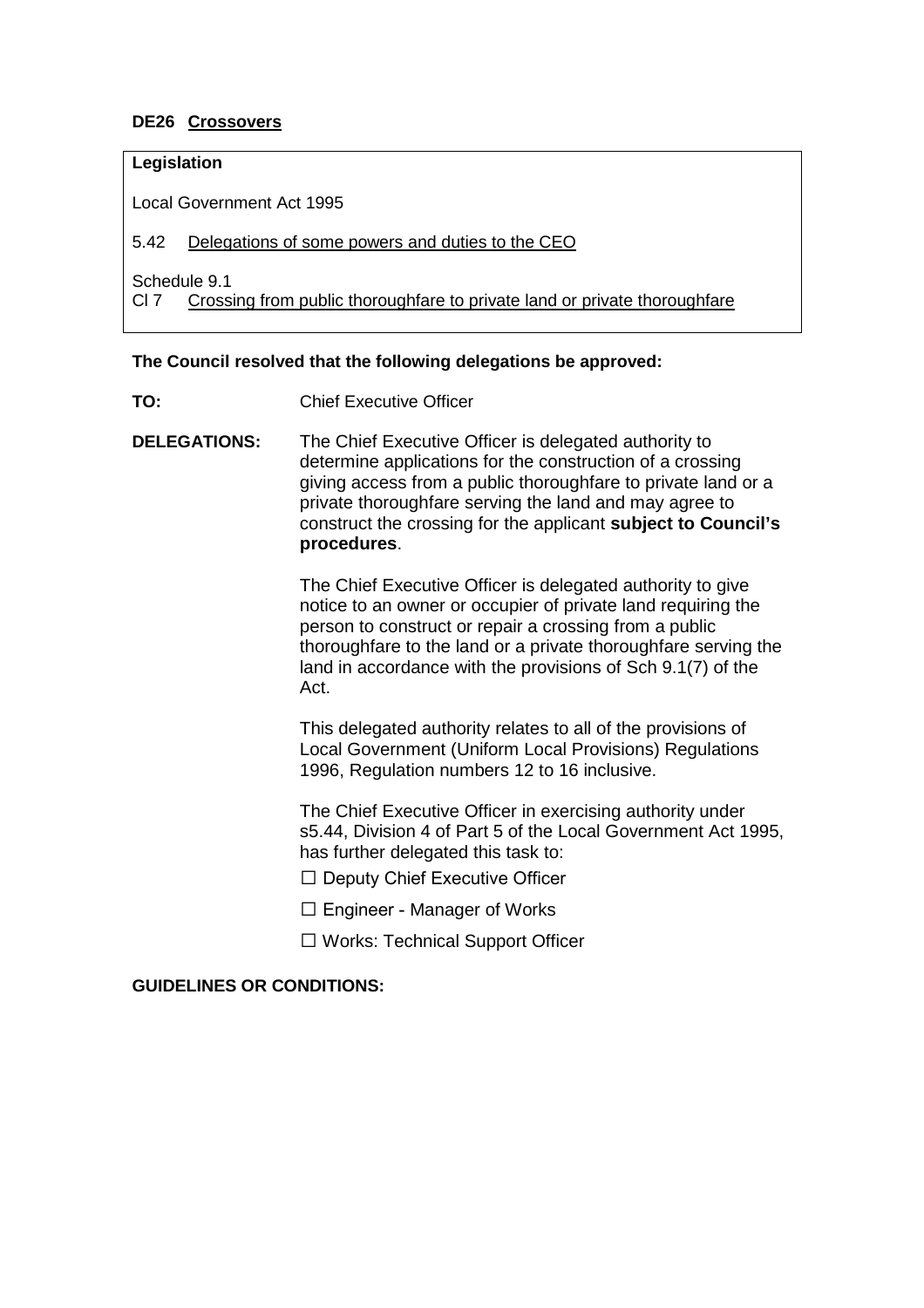## **DE27 Public Thoroughfares – Fixing or Altering Levels or Alignments or Drainage onto Adjoining Land**

#### **Legislation**

Local Government Act 1995

- 5.42 Delegations of some powers and duties to the CEO
- 5.44 CEO may delegate powers and duties to other employees
- 3.51 Affected owners to be notified of certain proposals

#### **The Council resolved that the following delegations be approved:**

- **TO:** Chief Executive Officer
- **DELEGATIONS:** The Chief Executive Officer is delegated authority to give the required notices as specified in Section 3.51(3) and (4) before fixing or altering the level of, or the alignment of a public thoroughfare and before draining water from a public thoroughfare or other public place onto adjoining land.

Further, the Chief Executive Officer is delegated authority to consider submissions received and proceed with the proposal if no objection is received.

The Chief Executive Officer in exercising authority under section 5.44, Division 4 of Part 5 of the Local Government Act 1995, has further delegated this task to:

 $\square$  Engineer - Manager of Works

 $\Box$  Manager – Planning Services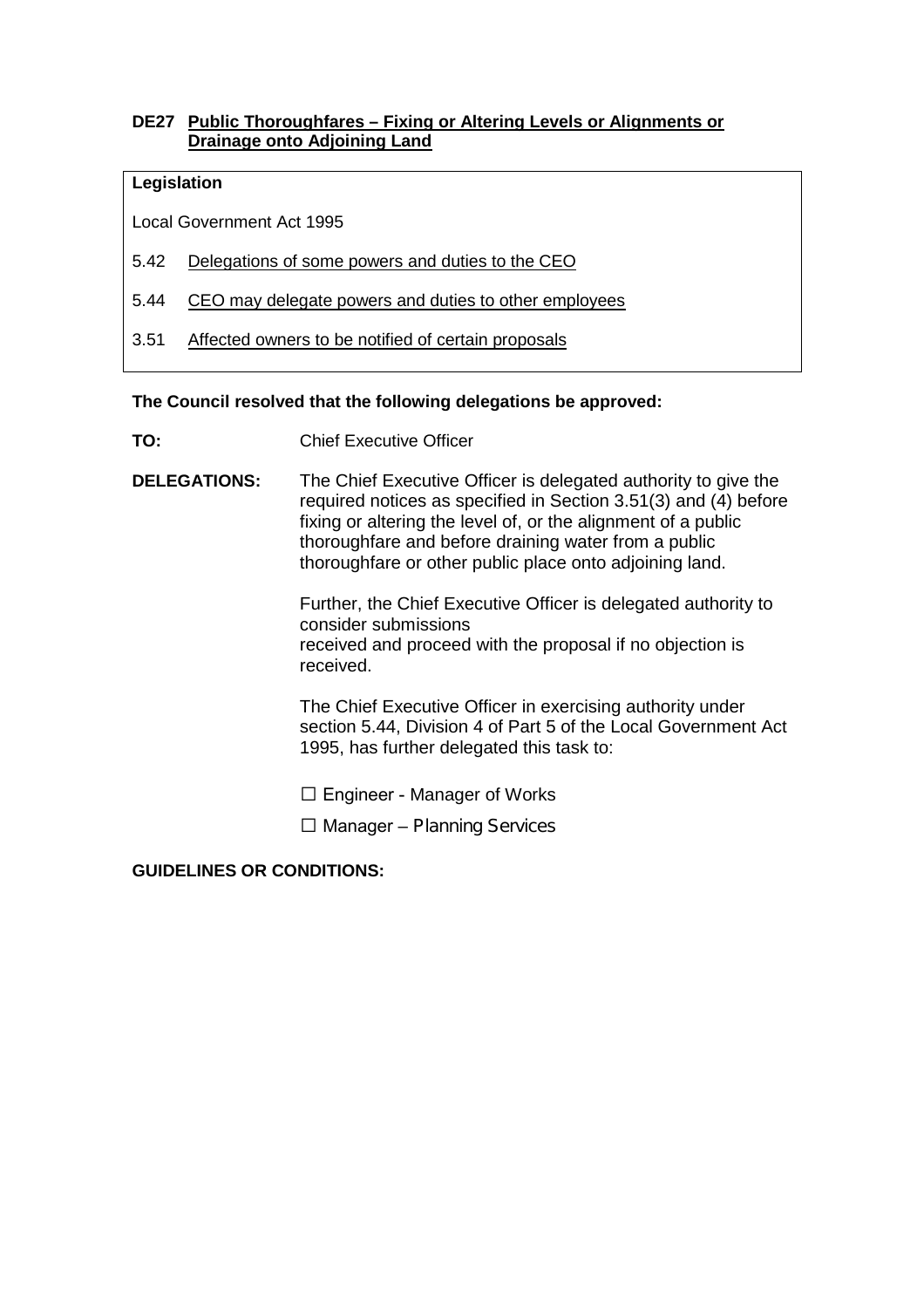# **DE28 Licence to Deposit Materials on or Excavate Adjacent to a Street**

## **Legislation**

Local Government Act 1995

5.44 CEO may delegate powers and duties to other employees

Local Government (Miscellaneous Provisions) Act 1960

377 No materials to be deposited on streets without licence

#### **The Council resolved that the following delegations be approved:**

- **TO:** Chief Executive Officer
- **DELEGATIONS:** The Chief Executive Officer is delegated the authority to issue licences to deposit materials on a street, way or other public place and to excavate on land abutting or adjoining a street, way or other public place pursuant to Section 377 of the Local Government (Miscellaneous Provisions) Act 1960.

The Chief Executive Officer shall first obtain confirmation from appropriate staff that the proposed activity will not create undue interference with the operation of the street, way or public place. Licences are to be issued subject to the conditions detailed in Section 377 of the Local Government (Miscellaneous Provisions) Act 1960 and such other conditions as considered relevant by the Chief Executive **Officer** 

The Chief Executive Officer in exercising authority under section 5.44, Division 4 of Part 5 of the Local Government Act 1995, has further delegated this task to:

□ Engineer - Manager of Works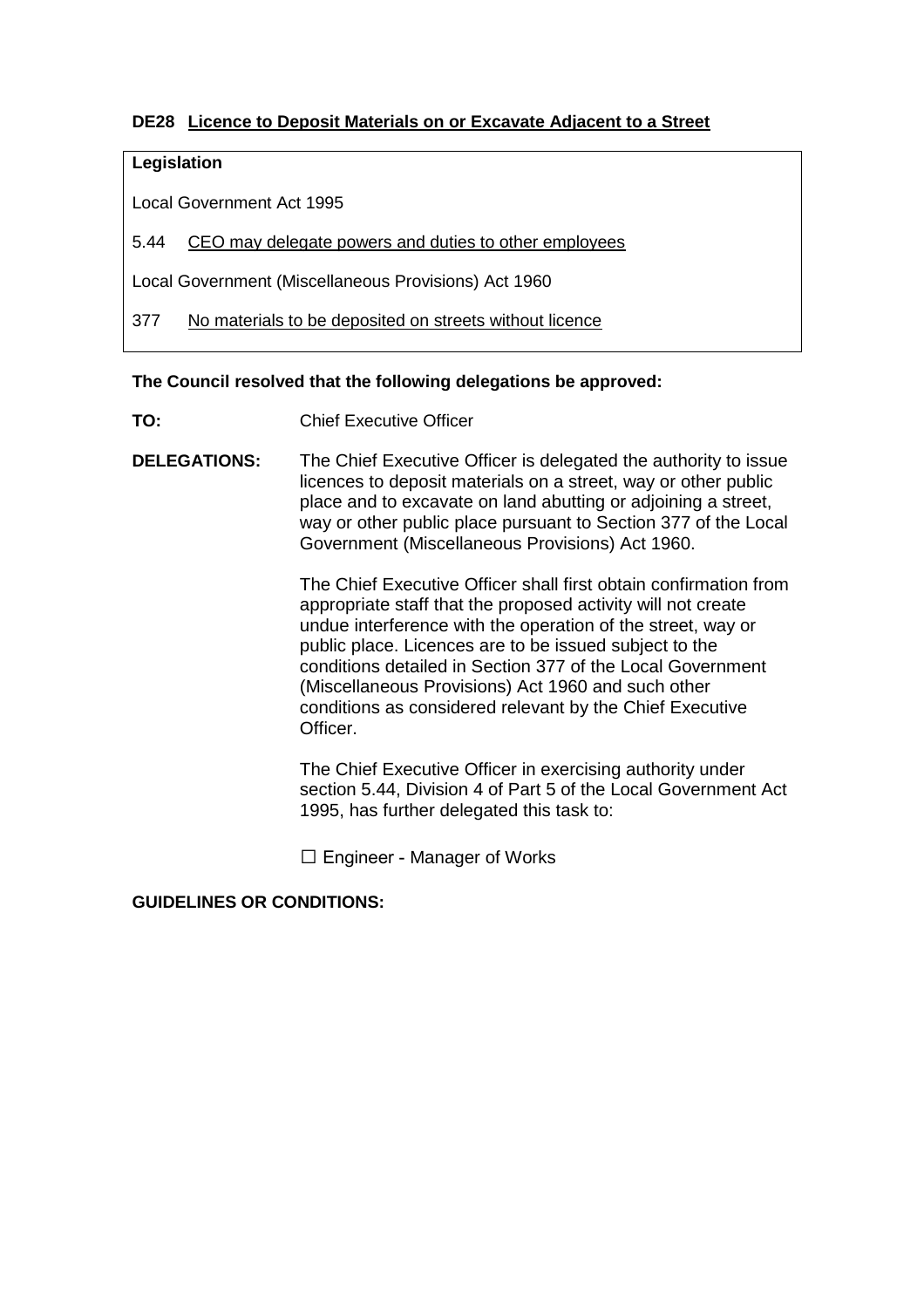## **DE29 Insurance – Public Liability Claims**

## **Legislation**

Local Government Act 1995

5.42 Delegations of some powers and duties to the CEO

5.44 CEO may delegate powers and duties to other employees

#### **The Council resolved that the following delegations be approved:**

**TO:** Chief Executive Officer

**DELEGATIONS:** The Chief Executive Officer is delegated authority to consider claims against Council for property damage that do not exceed the insurance policy excess levels, and to accept or deny liability on behalf of Council.

> In cases where liability is accepted, payment may only be made up to the value of Council's relevant insurance excess amount and then only upon receipt of an appropriate release form prepared by Council's Solicitors.

The Chief Executive Officer in exercising authority under section 5.44, Division 4 of Part 5 of the Local Government Act 1995, has further delegated this task to:

- $\square$  Engineer Manager of Works
- $\Box$  Deputy Chief Executive Officer
- $\Box$  Manager Environmental Health and Building Services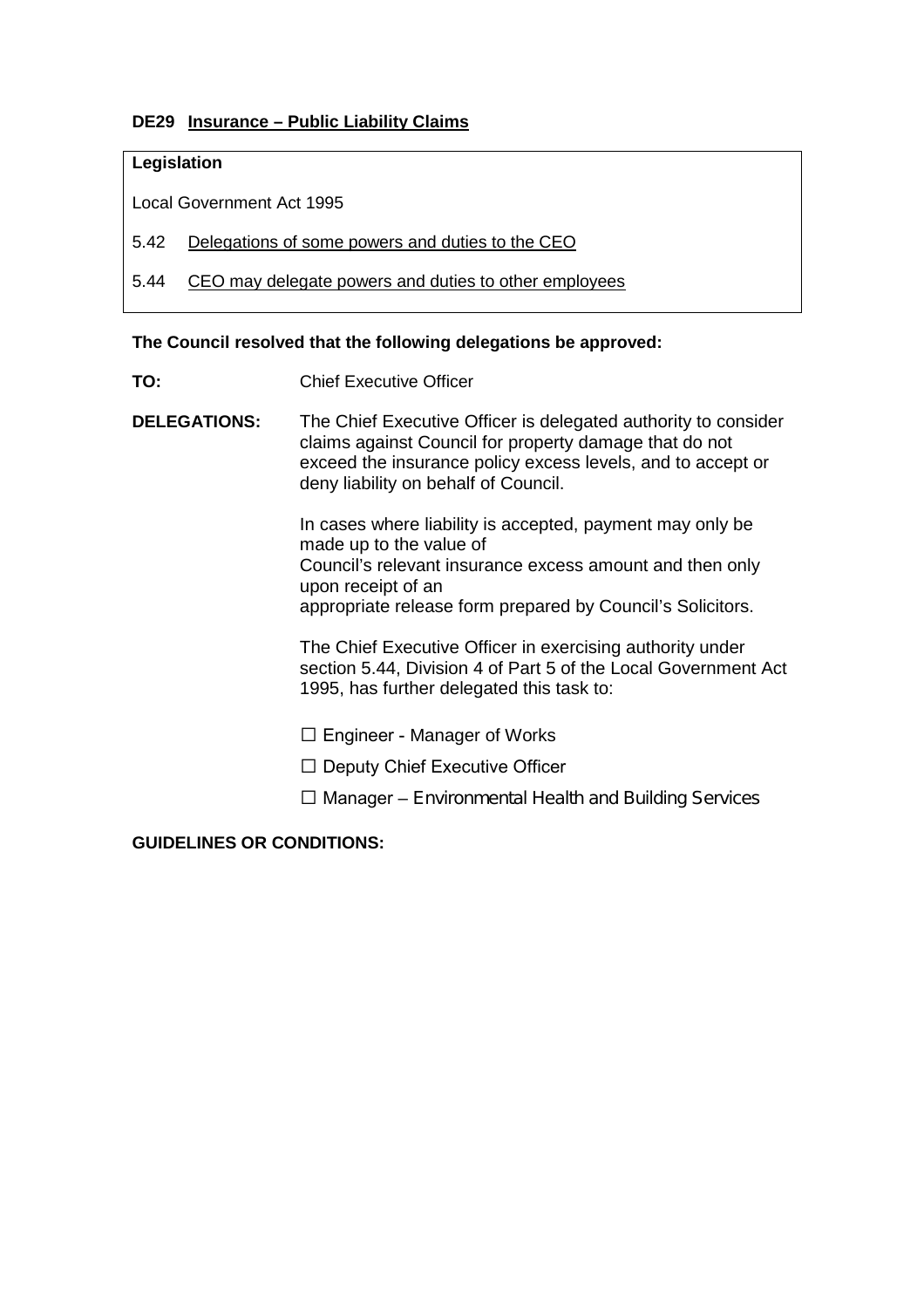## **DE30 Instruct Legal Action**

## **Legislation**

Local Government Act 1995

5.42 Delegations of some powers and duties to the CEO

5.44 CEO may delegate powers and duties to other employees

#### **The Council resolved that the following delegations be approved:**

- **TO:** Chief Executive Officer
- **DELEGATIONS:** The Chief Executive Officer is delegated authority to instruct Council's Solicitors to take legal action in respect of any breach, contravention or offence under the Town Planning and Development Act 2005, gazetted Town Planning Schemes, the Local Government (Miscellaneous Provisions) Act 1960 and all subsidiary legislation made under those acts including signing and executing documents on behalf of the Shire.

The Chief Executive Officer in accordance with Section 5.44 of the Local Government Act has further delegated this task to:

 $\Box$  Deputy Chief Executive Officer

#### **GUIDELINES OR CONDITIONS:**

Delegated authority is only to authorise urgent legal services to the value of \$5,000 subject to:

Specific funds being allocated in the budget or funds being allocated by a resolution of Council.

Staff are not to make contact with legal representatives for advice or input on any matter unless a report has been prepared for the Chief Executive Officer and the content is approved.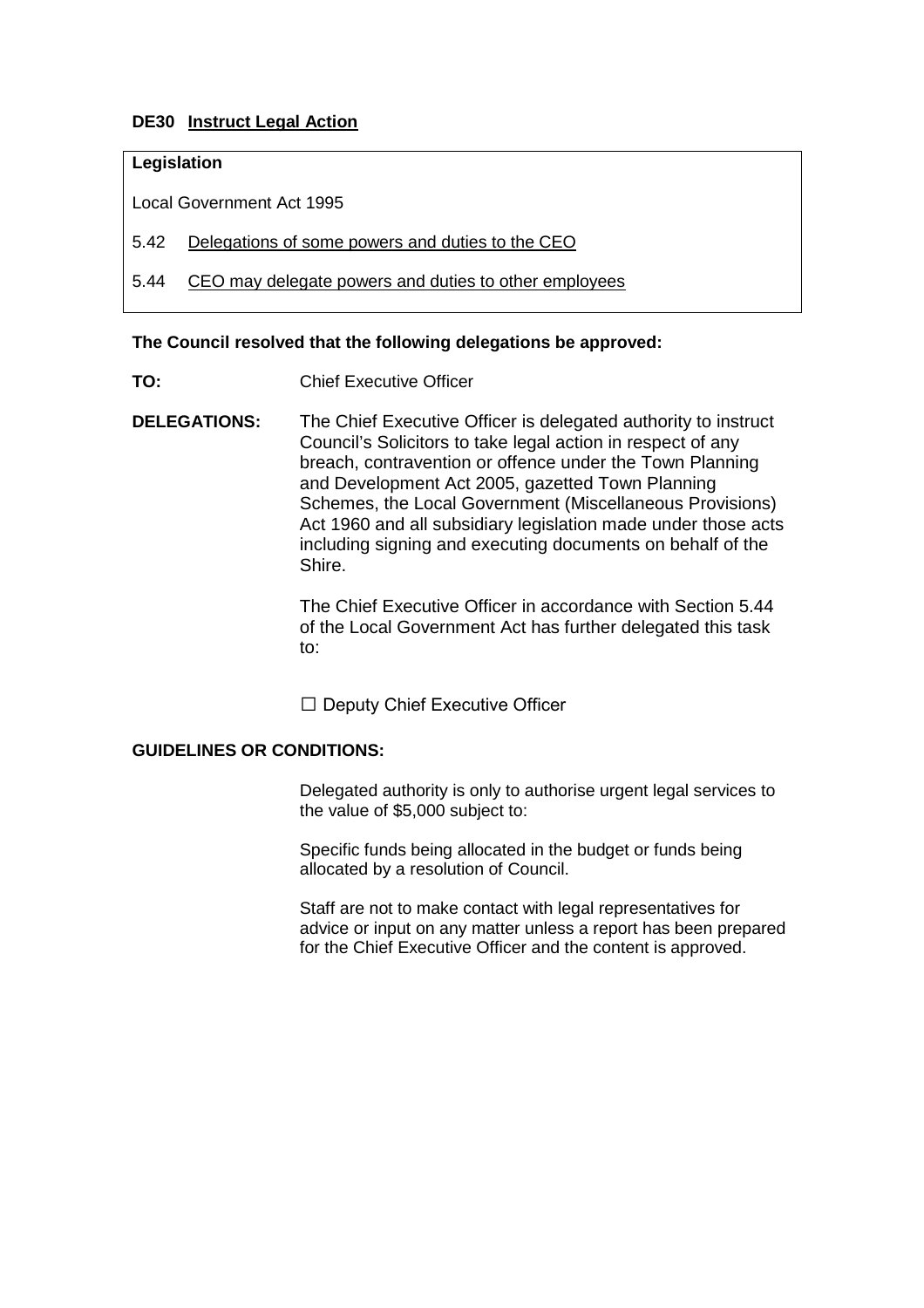# **DE31 Authority to Issue Section 39 and 40 Certificates**

# **Legislation**

Liquor Licensing Act 1988

#### **The Council resolved that the following delegations be approved:**

**TO:** Chief Executive Officer

## **DELEGATIONS:** The following Officers are delegated to issue Section 39 and 40 Certificates under the Liquor Licensing Act 1988.

**Section 39 – Certificate of Local Government:**

- $\Box$  Manager Environmental Health and Building Services
- $\square$  Environmental Health Officer

## **Section 40 – Certificate of Local Planning Authority:**

 $\Box$  Manager – Planning Services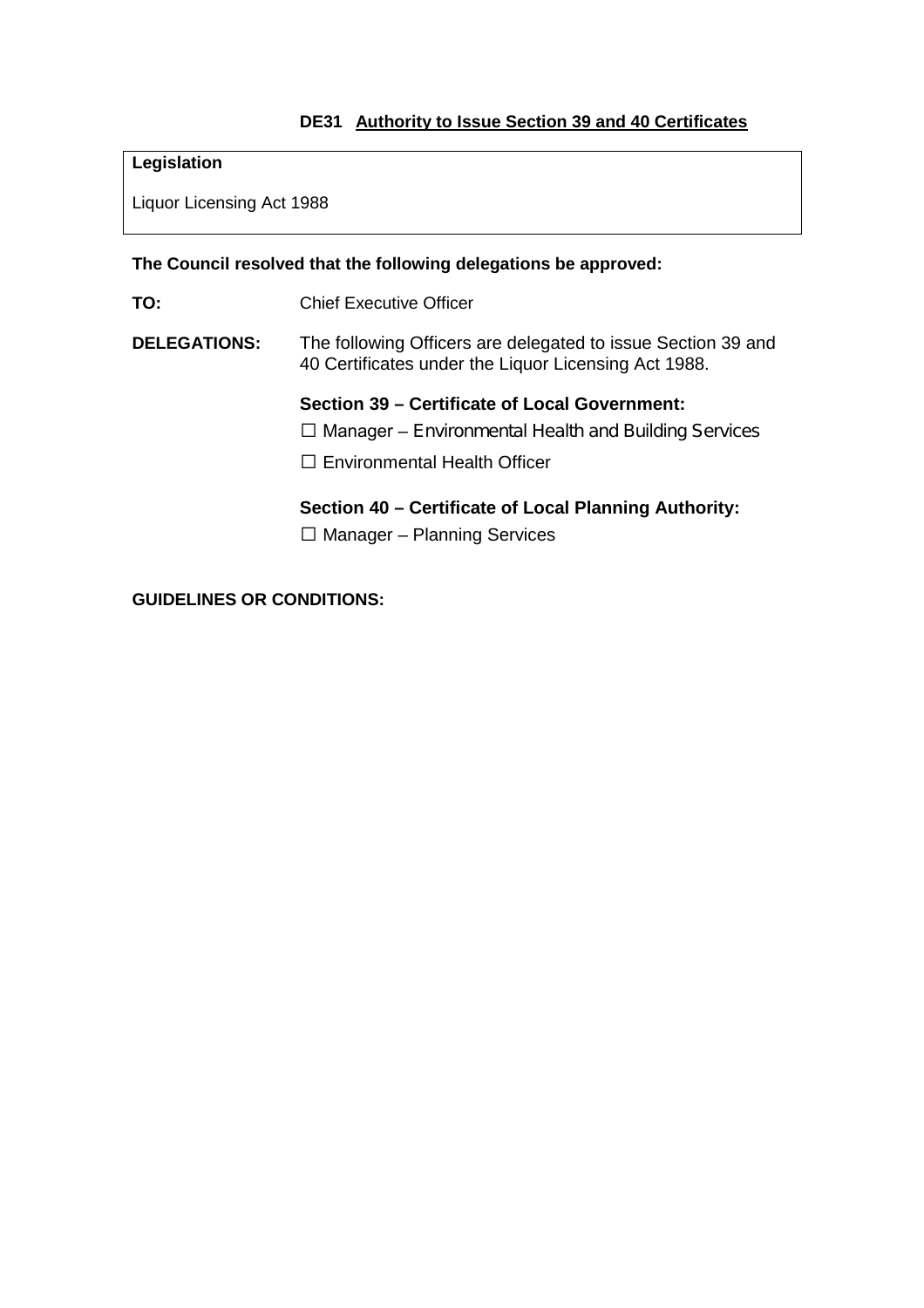## **DE32 Firebreak Order - Variation**

## **Legislation**

Bush Fires Act 1954

33 Firebreaks

48 Delegations

## **The Council resolved that the following delegations be approved:**

- **TO:** Chief Executive Officer
- **DELEGATIONS:** In accordance with s48(1) of the Bush Fires Act 1954 the CEO is delegated authority to approve or refuse applications to provide firebreaks in alternative positions and to approve or refuse applications to provide alternative fire protection measures on land in consultation with the Chief Bush Fire Control Officer.

#### **GUIDELINES OR CONDITIONS:**

#### **s48(3) of the Bush Fires Act 1954 precludes sub delegation from the CEO to others**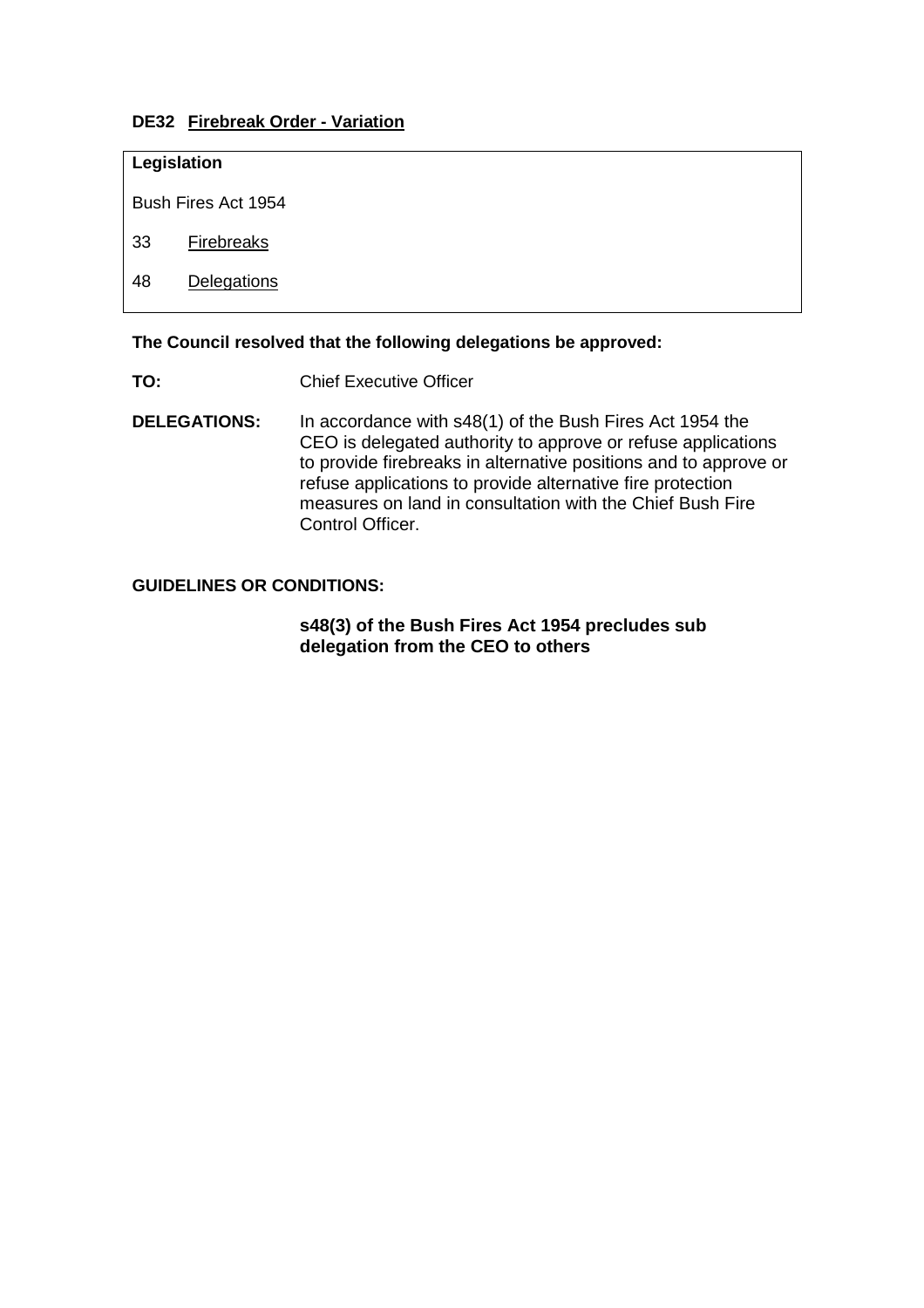# **DE33 Burning, Prohibited (Variations)**

## **Legislation**

Bush Fires Act 1954

- 17 Prohibited burning times may be declared by the Minister
- 18 Restricted burning times may be declared by Authority

#### **The Council resolved that the following delegations be approved:**

- **TO:** Chief Executive Officer
- **DELEGATIONS:** That pursuant to Sections 17(10), the Shire President and the Chief Bush Fire Control Officer be delegated **jointly** the Council's powers and duties under the Bush Fires Act 1954, to vary the prohibited burning times and restricted burning times (s17(7)), and give notice of such (s17.8).

## **GUIDELINES OR CONDITIONS:**

Provided that the Officer in Charge of the Department of Environment and Conservation (DEC) is consulted with before the authority under this delegation is exercised in accordance with the provisions of s18 of the Bush Fires Act 1954.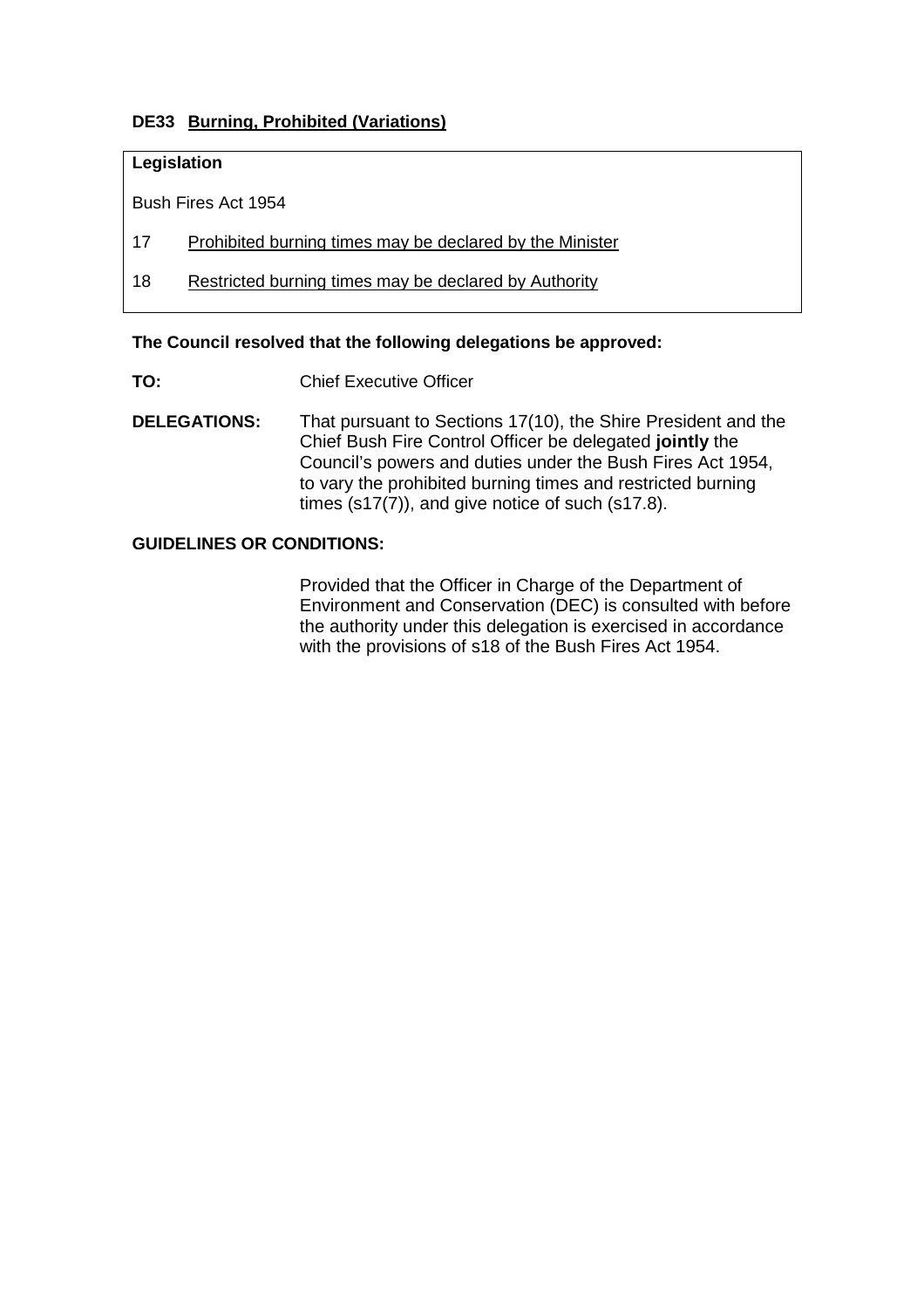# **DE34 Offences – Bush Fires Act**

## **Legislation**

Bush Fires Act 1954

59 Prosecution of offences

#### **The Council resolved that the following delegations be approved:**

- **TO:** Chief Executive Officer
- **DELEGATIONS:** In accordance with s59(3) of the Bush Fires Act 1954, the Chief Executive Officer, Deputy Chief Executive Officer and the Engineer – Manager of Works are delegated authority generally to consider allegations of offences alleged to have been committed against the Bush Fires Act within the district and to institute and carry out proceedings in the name of the Shire against any person alleged to have committed any of those offences.

#### **GUIDELINES OR CONDITIONS:**

This delegation extends to the issue of infringement notices by authorised Fire Control Officers in accordance with the provisions of s59A of the Act.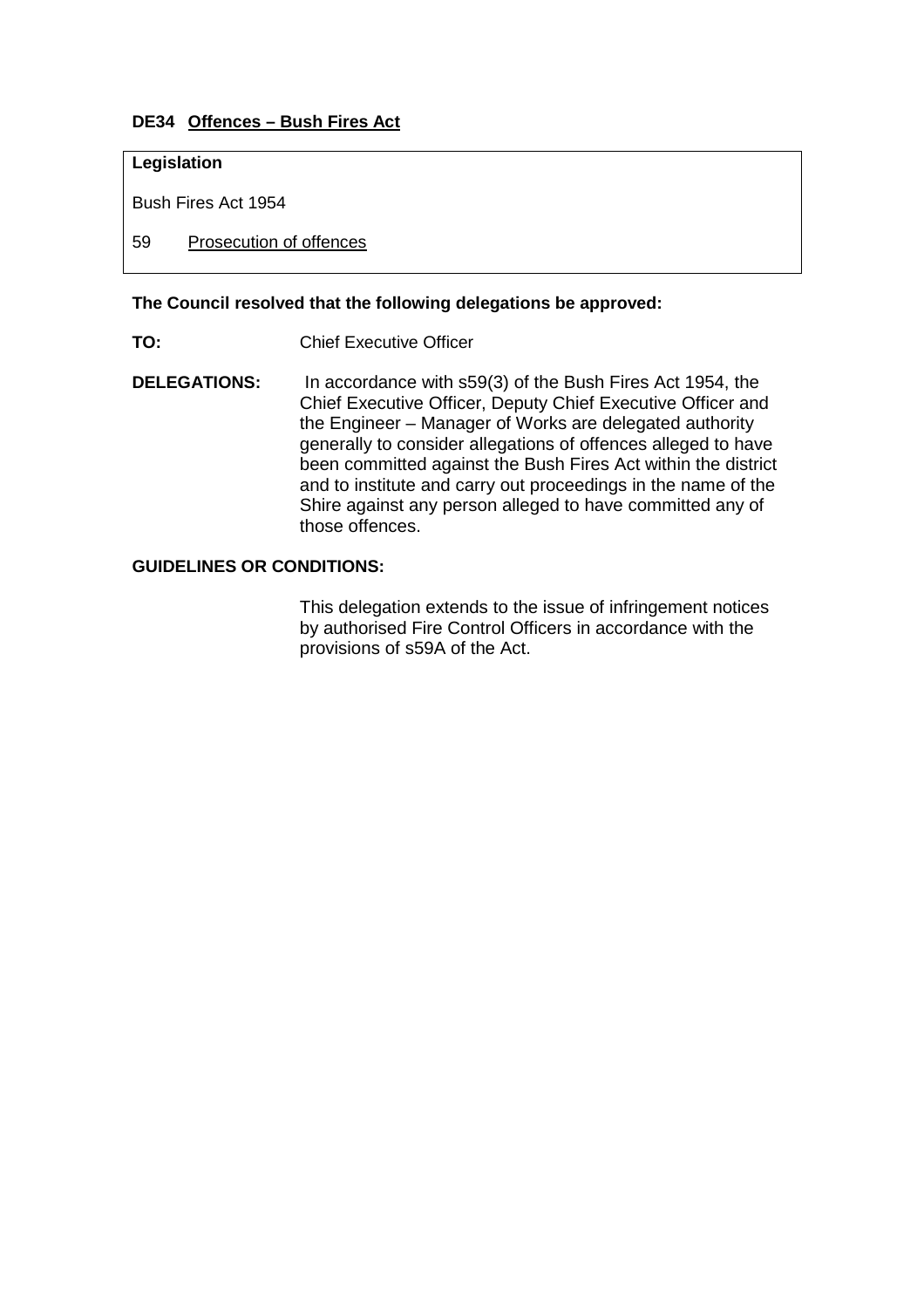# **DE35 Issuing of Licences, Approvals & Permits – Local Laws**

## **Legislation**

Local Government Act 1995

- 5.44 CEO may delegate powers and duties to other employees
- 9.10 Appointment of authorised persons

#### **The Council resolved that the following delegations be approved:**

- **TO:** Chief Executive Officer
- **DELEGATIONS:** The Chief Executive Officer is delegated authority to determine applications for the issue and or renewal of licenses and permits that are provided for in Council local laws.

The Chief Executive Officer in accordance with Section 5.44, Division 4 of Part 5 of the Local Government Act has further delegated this task to:

□ Engineer - Manager of Works

- $\Box$  Manager Planning Services
- $\Box$  Manager Environmental Health and Building Services
- $\Box$  Deputy Chief Executive Officer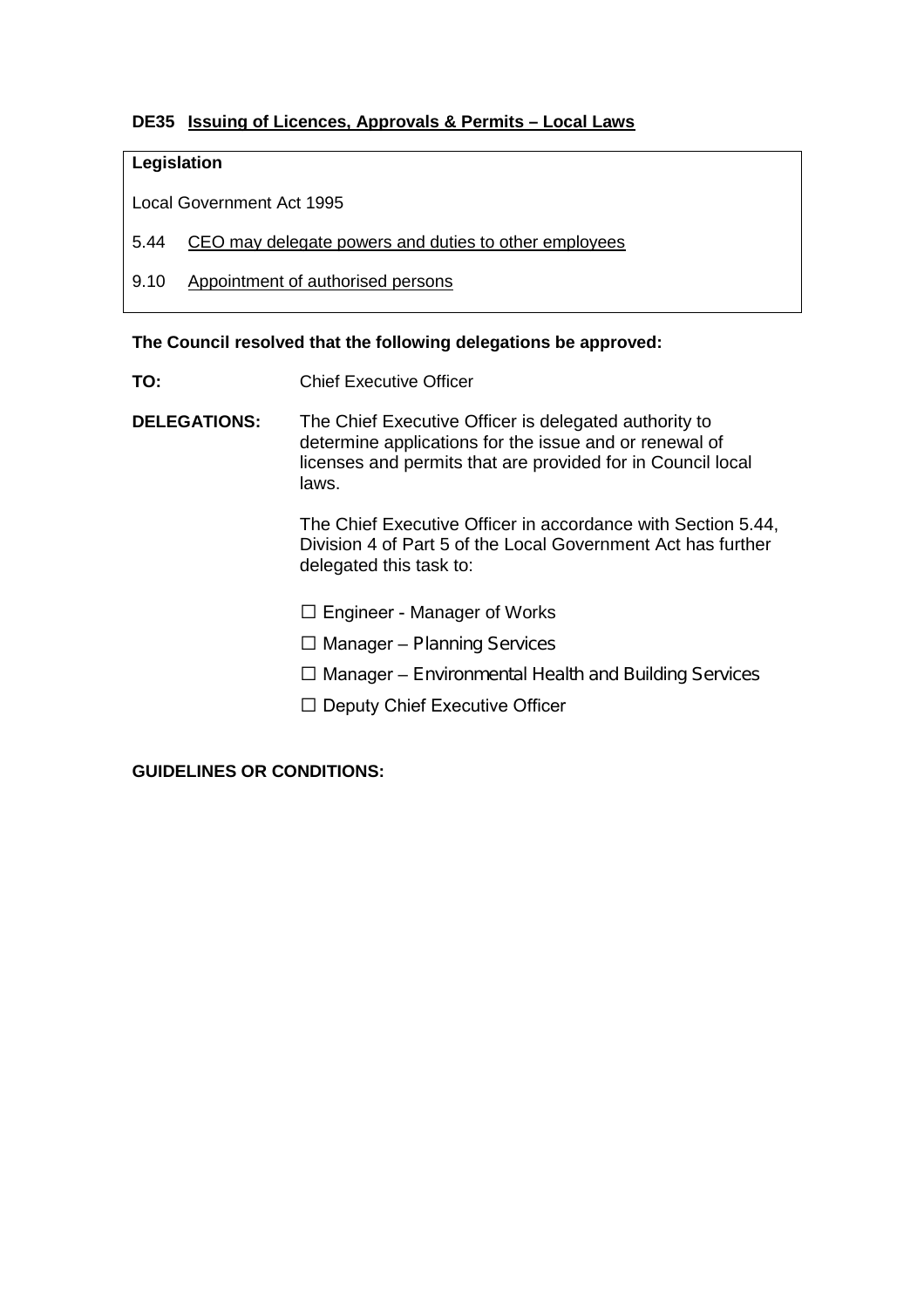# **DE35 Road Trains & Extra Mass Permits**

## **Legislation**

Local Government Act 1995

5.42 Delegations of some powers and duties to the CEO

#### **The Council resolved that the following delegations be approved:**

- **TO:** Chief Executive Officer
- **DELEGATIONS:** The Chief Executive Officer is delegated authority to determine any application to use road trains and for extra mass permits on any local road within the district recommending approval or refusal, with or without conditions, for referral to Main Roads WA. The Chief Executive Officer shall have regard to any Council policy on the issue that may be established from time to time.

The Chief Executive Officer in exercising authority under s5.44, Division 4 of Part 5 of the Local Government Act 1995, has further delegated this task to:

 $\square$  Engineer – Manager of Works

#### **GUIDELINES OR CONDITIONS:**

In accordance with Resolution 030108 – attached.

Roads to be included on the list require Council approval.